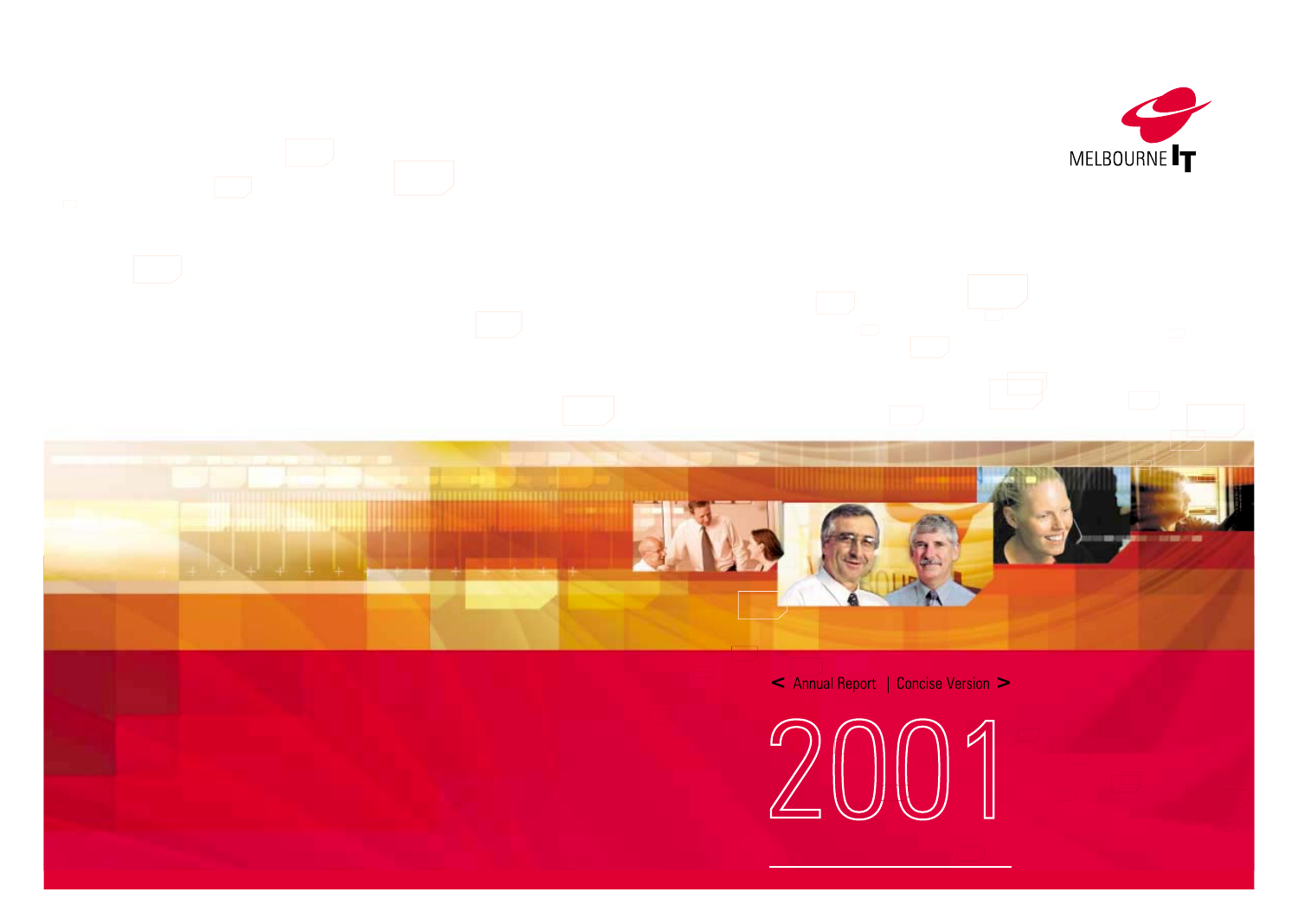### **CONTENTS**

| Chairman's report                   | 05                |
|-------------------------------------|-------------------|
| CEO's report                        | 06                |
| <b>Worldwide Activities</b>         | 08                |
| <b>Professional Services</b>        | 10                |
| <b>Research and Development</b>     | 11                |
| <b>Our People</b>                   | $12 \overline{ }$ |
| <b>Industry and Market Overview</b> | 13                |
| Directors' Report                   | 16                |
| <b>Corporate Governance</b>         | 18                |
| <b>Independent Audit Report</b>     | 25                |
| Directors' Declaration              | 26                |
| <b>Financial Report</b>             | 27                |
| <b>Glossary of Terms</b>            | 30                |

WHO WE ARE

Melbourne IT is a world leader in the supply of domain names and related services. We supply a variety of domain names to customers throughout the world. We also provide professional consulting services to business.

Listed on the Australian Stock Exchange in December 1999 under the code MLB, we have approximately 9,000 share-

holders.

WHAT WE BELIEVE IN shareholder funds.

Melbourne IT has a commitment to building long-term, sustainable shareholder value. We will do this by generating excellent returns and through the careful stewardship of

We will continue to develop our international markets by being the best service provider and the most technologically advanced domain name supplier in the world.

We aim to always be a first choice employer that attracts and retains the best people by offering a stimulating and rewarding workplace. Through these people, we will continue to nurture a culture in which innovation and creativity are encouraged but always with the clear objective of making maximum commercial gains from the superior products and

services that we create.

ANNUAL GENERAL MEETING

The Annual General Meeting will be held at Le Meridien at Rialto, 495 Collins Street, Melbourne on 22 May, 2002 at 11am. Details of business are contained in the Notice of Meeting enclosed with this Annual Report.

IF'SOURNE

Attendance at the Annual General Meeting or voting by proxy is the most effective way for shareholders to participate in Melbourne IT's affairs. All shareholders are therefore encouraged to attend the meeting in person or complete and return the proxy that accompanies the Notice of Meeting.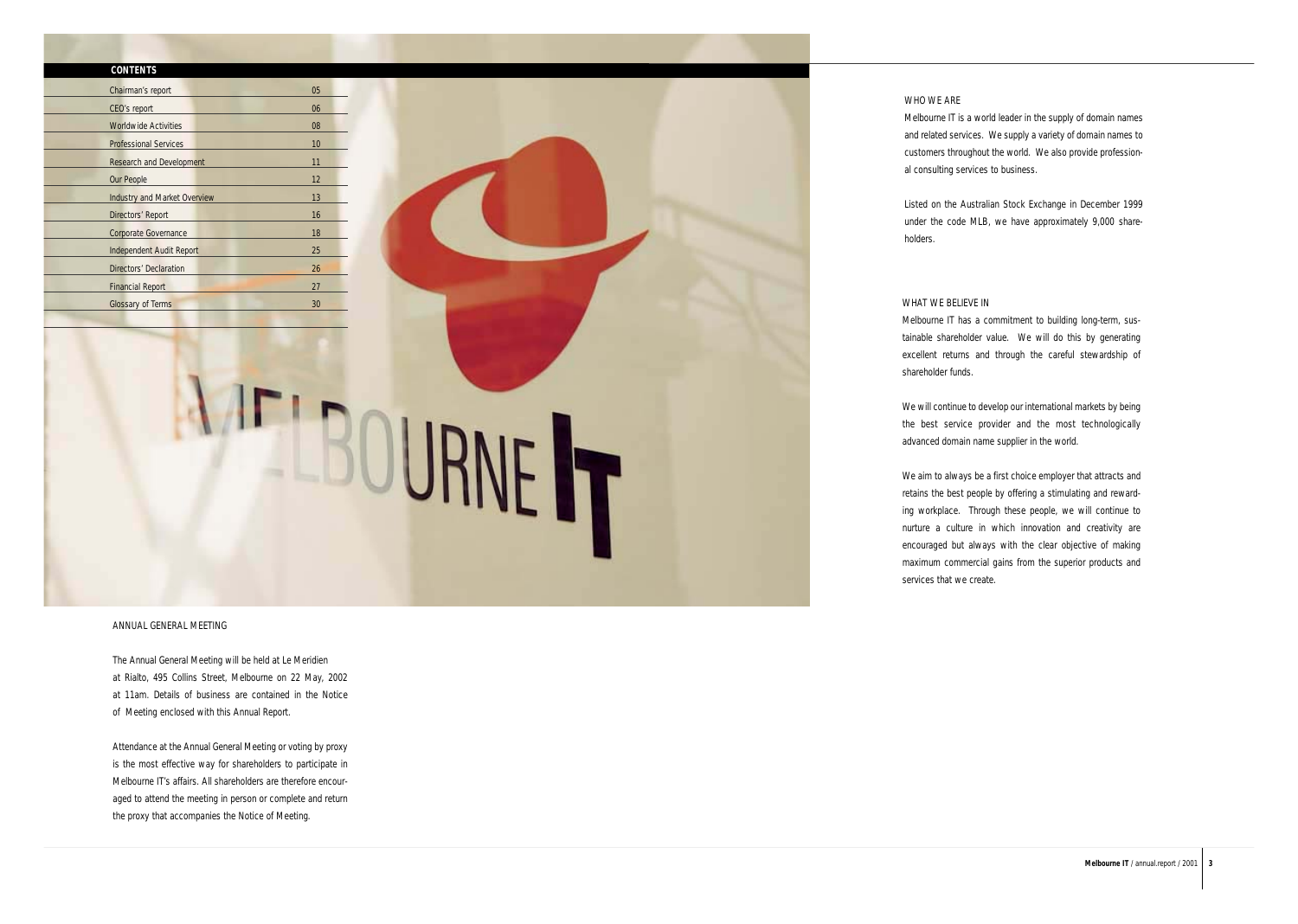By any measure, 2001 was a very successful year for Melbourne IT. Much was achieved in securing the sustainable long term future of the company as a world leader in the domain name sector.

 $-$  An EBIT of \$4.22 million  $-$  up 175% over the previous year;

The year's highlights were:

– Profit after tax of \$3.05 million;

– For the year, net positive operating cash flow was \$4.48 million, and at year end we had \$15.9 million in cash on the balance sheet with no debt;

– The establishment of new, highly significant strategic partnerships with industry leaders, Yahoo! Inc, Yahoo! Australia & NZ and Pacific Access;

– For the six months to December 2001, Melbourne IT led the world in registrations of net new, top level domain names (.com, .net, .org);

– The creation of the NeuLevel joint venture for the registration of .biz names; In November, Melbourne University, – Melbourne IT has a 10% interest in this international business;

– The take-up of equity by institutional investors after the divestment of Melbourne University's remaining 15% equity in the Melbourne IT.

### *Results*

Earnings Before Interest and Tax for 2001 was \$4.22 million, an increase of 175% over the previous year (\$1.534 million). Revenue for the year was \$51.2 million compared with \$43.3 million for 2000. Profit after tax was \$3.05 million.

This profit has been earned on

shareholders funds employed of \$8.8 million. The strong improvement in margins was particularly encouraging with profit before tax as a percentage of revenue increasing from 5.26% in 2000 to 9.41% in 2001.

Cash flow from operations throughout the year was \$4.48 million, and reporting for all four quarters revealed strong cash positions. We finished the year with \$15.9 million in cash and no debt. Management's focus on cash management throughout the year resulted in this strong position. The company also has gross margin in advance of \$10.37 million.

*Operating Highlights* **2001 2000** Operating revenue \$51,272,000 \$43,320,000 EBIT \$4,224,000 \$1,534,000 Net profit after tax  $$3,053,000$   $$1,481,000$ Cashflow from operations in the period  $$4,488,000$   $$10,640,000$ Cash and liquid investments \$15,976,000 \$14,982,000 Gross margin in advance  $$10,374,000$   $$10,497,000$ 

In view of the slow down in many of the world's largest economies, and the much slower growth in e commerce during 2001, this was an excellent result.

which had originally floated Melbourne IT as a public listed company in December 1999, divested its remaining 15% equity in the company. It was particularly pleasing to see that this shareholding of some 7.5 million shares was taken up by institutions.

We believe that the emergence of several major institutions on our register during the final quarter of 2001 is a vote of confidence in the future of our business.

# *Directors*

In January, Dr Stephen Gumley resigned as a Non-Executive Director of the company to take up a senior position with Boeing in Seattle. Dr Mark Toner, an eminent engineer with a strong management background, joined the Board in February to replace Dr Gumley. The Board thanks Dr Gumley for an outstanding contribution and wishes him every success for the future.

## *People*

Melbourne IT's great strength is the quality of its people. Our excellent result for the year can be attributed in part to our Intellectual Property, which is world class and which we continually enhance to secure our market leadership. It can also be attributed to the new management team that has been put in place under the leadership of Chief Executive Officer, Adrian Kloeden. The team has turned around the company's financial performance from a disappointing 2000 result, as well as having developed and implemented a sound, long-range business plan.

On behalf of shareholders, I thank the Board and all Melbourne IT people for their excellent contribution in 2001.



# <span id="page-2-0"></span>**Highlights**

# **Chairman's . report**















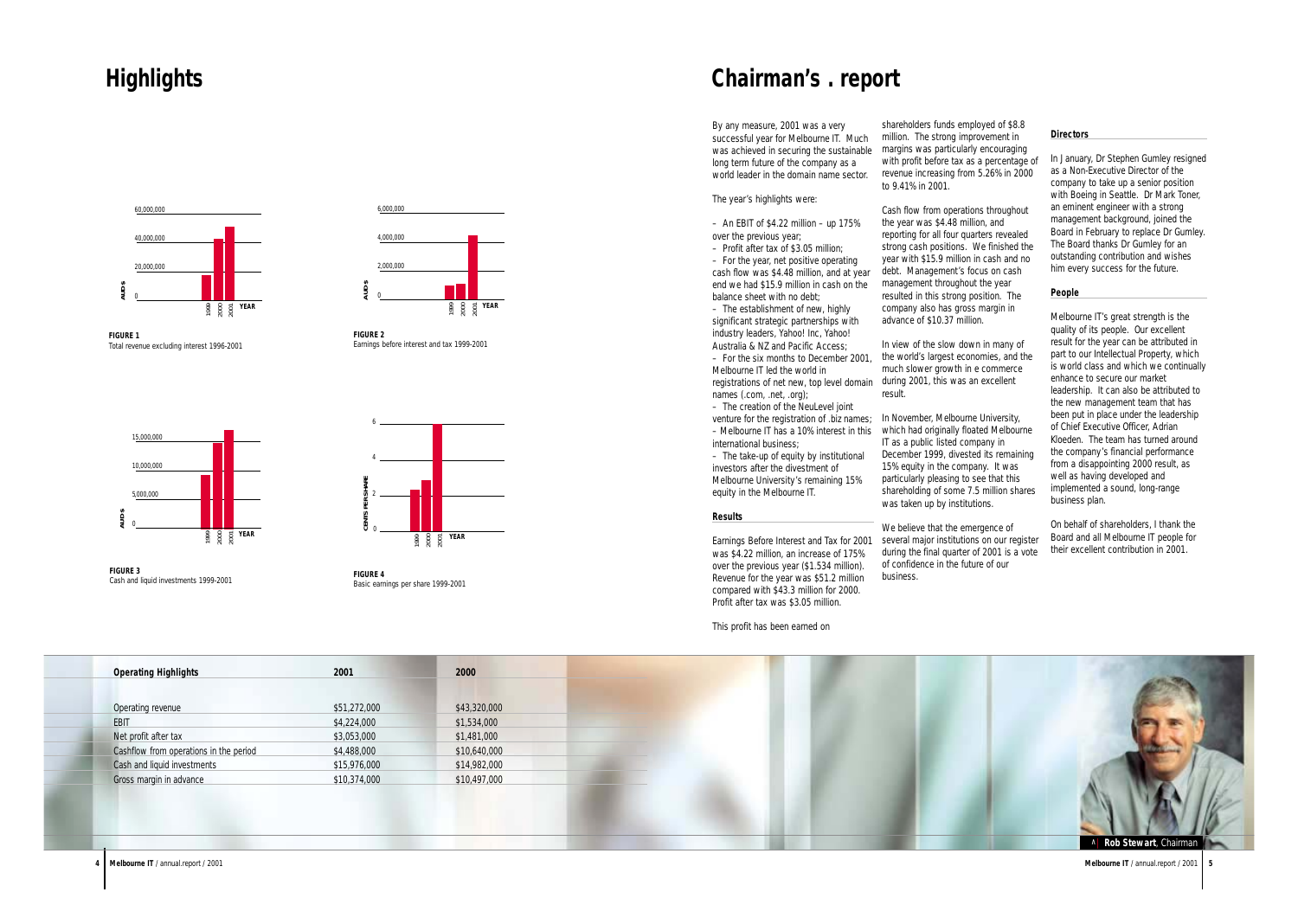# *The Business Environment*

The deregulation of the Australian Domain name market, due to occur during 2002, received extensive coverage during 2001.

From Melbourne IT's perspective, the deregulation of the Australian market is welcomed. We have always argued that this will increase the overall size of the market but, we have also lobbied for international best practice technologies and business processes in what is a global industry. The challenge remains for the domain name authority, auDA, and the licensed registry business, to deliver world class systems that are technically robust and commercially sound.

As part of the deregulation process, auDA announced the separation of the registry business from registrar activities and called for tenders for managing the registry business. Under the terms of the tender, it was not possible for one organisation to act as both the registry and a registrar. Melbourne IT decided not to be a direct tenderer for the registry business because we see our future as a global registrar and service provider.

Overall, deregulation in Australia means that Melbourne IT will have a smaller share of what is likely to be a larger market. As our focus is on increasing our share of international registrar markets, the Australian market will become a smaller percentage of our overall revenue.

However, there will be a period of adjustment during which prices, and our market share, are expected to fall to some degree. Because of the very high registry fee agreed by auDA, and auDA's own high fees, it is our view that prices should not fall dramatically.

Internationally, there was a slowdown in the overall registration of new domain names in the latter part of the year. However, this was expected due to weaker economic conditions and the gradual disappearance of free and cheap offers for new names.

The slowdown was, to some degree, offset by the launch of the new generation of domain names (.biz and .info) and to a steady increase in renewal rates. Melbourne IT's renewal rates are solid and represent a healthy annuity stream for the company.

# *Outlook*

With growth opportunities throughout the world, a strong cash position and a sound business plan, Melbourne IT is well positioned for 2002.

New strategic partnerships are actively being sought, our renewal rates for domain names are high and the new generation of domain names is growing steadily.

Global economic conditions will influence our rate of growth. The domain name market is highly competitive and difficult to predict. Nevertheless, the solid platform established during 2001 provides us with cautious optimism for 2002 and beyond.

## *Review of Operations*

Melbourne IT completed a very satisfactory year of operations with strong international growth, entry into new, strategic partnerships with organisations recognised as leaders in their field and a solid platform for future growth.

For the year, we registered a total of one million generic Top Level Domain names, including 184,000 renewals.

In October, we announced that we had entered into two new strategic partnerships for the provision of domain names and related services. The agreements with Pacific Access and Yahoo! Australia & NZ, are part of our overall business strategy of "technology with relationships".

Both agreements will provide Melbourne IT with access to large new wholesale domain name markets in Australia and New Zealand.

Another important partnership agreement was reached in September with the Chartered Secretaries Association. Under the terms of this agreement we, with the CSA, will assist Australian companies manage their domain name portfolios. The agreement arose from the demand for specialist advice from major corporations on the registration and renewal of domain names in Australia and overseas.

Melbourne IT's leadership in international markets was confirmed by the authoritative State of the Domain monthly survey conducted by SnapNames (www.stateofthedomain.com). The survey showed that, for the six months to December 2001, Melbourne IT's international business, Internet Names Worldwide (INWW), led the world in registrations of net new, top level domain names (.com, .net, .org). At the end of 2001, we were the fifth largest registrar of these names.

In May, we announced the establishment of NeuLevel, a joint-venture business with an American

telecommunications company, NeuStar, for the registration of the new .biz, Top Level names. Under the terms of the agreement, Melbourne IT took an initial 10% interest in this joint venture with an option to take up to a further 20% equity. Because of the prevailing economic conditions, we decided to not increase our equity. By the end of the year, nearly 500,000 .biz names were registered and active. This was achieved in the face of legal action initiated in the United States over a number of disputed names and the economic downturn that was deepened by terrorism events of September 11.

During the fourth quarter, the contractual arrangement with eSign over the sale of digital certificates was renegotiated to both parties' satisfaction. The new arrangement gives Melbourne IT access to a broader range of security products during 2002 which we have purchased from eSign to sell to Melbourne IT customers. Early indications are that the digital certificates market has softened and therefore sale of these products will be a major challenge for the company in 2002.

#### *Share Price*

The Melbourne IT share price recovered strongly from its historical low of 25.5 cents in September to finish the year at 66 cents, slightly ahead of its position at the beginning of the year. Shareholders' funds during the year increased by 40%. There were very few listed information technology companies in Australia that managed to achieve a comparable performance and this was reflected in the CommSec IT 100 Index for 2001. Melbourne IT was in the top quartile (13th), of the Index, we outperformed our subsector (Internet software & services) by 37%, the CommSec IT100 Index by 55% and the Nasdaq Composite by 22%.

# **CEO's . report**

<span id="page-3-0"></span>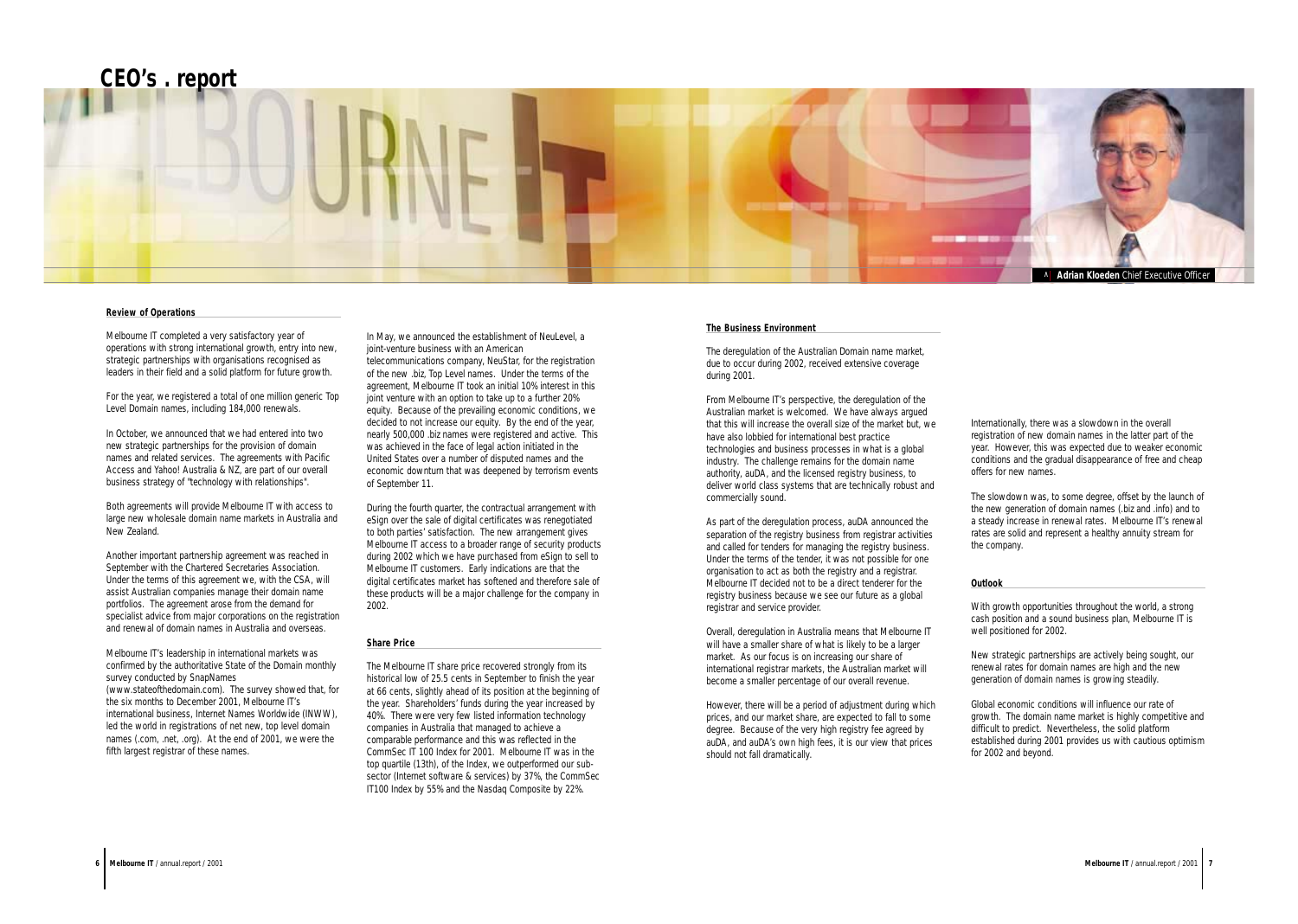# *Outlook*

Melbourne IT will continue to develop partnerships with leading companies throughout the world in the provision of domain name services and related products.

Many new domain names will be launched in 2002 including .aero, .museum, .coop, .pro. In addition, the .us Country Code Top Level Domain (ccTLD) will be deregulated during April 2002. This will be an open space available to companies and individuals who have a connection to the United States of America. The United States market currently accounts for approximately two thirds of all gTLD domain names currently registered worldwide, and as such, Melbourne IT has high expectations of a broad acceptance of this space.

Following soon after the re-release of .us, the new personal global domain space .name will go live. This space is the first Internet domain dedicated solely to the needs of individuals around the world. Early indications are that .name is achieving significant acceptance with companies such as Telstra and Optus recognising the value of this product for their consumer market.

The European Parliament has recently approved the .eu domain extension. As a result, this domain space is likely to be available in late 2002. The European market accounts for close to 15 million gTLDs and ccTLDs and as such, the .eu ccTLD is likely to be highly sought.

With the introduction of these new name spaces and the continued growth of internet penetration throughout the world, we expect a significant increase in domain names under management in 2002. In addition, we expect from this proliferation of domain spaces that many more companies will commence using our Corporate Domain Management services.

The deregulation of the Australian market will create some volatility but there will also be new opportunities created. With our proven track record and an emphasis on valueadded services, we believe that we will continue to do well in the domestic market.

Melbourne IT's business division, Internet Names WorldWide (INWW), provides businesses with Internet domain names. Early in 2002, it was decided that we would phase out the INWW name and trade under our bestknown brand name, Melbourne IT.

Our core activities are the supply of generic Top Level Domain (gTLD) names (.com, .net, .org) to Australian and international customers. INWW's main markets are in the United States, the UK and Australia and we have a growing presence in Europe and Asia.

In 2001, Melbourne IT continued to be the largest domain name registrar in the Asia Pacific Region. In addition, from July to December 2001, Melbourne IT was also confirmed as being the fastest growing Top Ten registrar in the world by SnapNames, the American data collection agency that publishes The State of the Domain monthly surveys. According to the State of the Domain report, Melbourne IT was, at year end, the fifth largest registrar of gTLD names in the world.

During the year, we worked hard on establishing major channel relationships throughout the world with globally recognised leaders in the internet and telecommunication industries.

Many of these companies include leading Internet Service Providers (ISPs), web hosting and telecommunications companies, major portals and trademark protection companies.

Some of the major new international agreements signed during the year were with Yahoo! Inc.; Fibranet Services, a leading UK-based ISP; Mark-I, Japan's leading ISP and trademark company; and Isle Inc, Japan's leading web hosting business.

Two significant new agreements in Australia were announced in 2001. These agreements, with Yahoo! Australia and New Zealand and Pacific Access, are for the provision of domain names and related services to the customers of both organisations.

Pacific Access announced that it would be offering a new, online product designed specifically for small to medium enterprises (SME's). This product, known as Pacific AccessWebWorks®, includes the building of a website and, through Melbourne IT, offers domain name registration and a unique Universal Resource Locator (URL) or website address.

Yahoo! Australia & New Zealand launched a new site that brings ease and simplicity to buying domain names. This service is being provided through its agreement with Melbourne IT. Through the new Yahoo! site, individuals and small businesses can easily search, register and pay for a domain name.

Melbourne IT was the only global domain name registrar to receive an overall rating of four stars by the Domain Name Buyers Guide in 2001. (See www.domainbuyersguide.com)

Melbourne IT has had extensive experience in domain names acting as one of the first test bed registrars for .com, .net .org, and since then has developed many more world firsts including :

- Automated registrar transfers
- Name generation technologies
- Multi lingual domain names
- Fully functional wholesale Application Program Interface
- (API) and real time registration system
- Wholesale .biz, .info and .name

In 2001, we registered just over one million gTLD's including the new generation (.biz, .info) names. Combined with .com.au registrations, Melbourne IT now has in excess of 1.7 million domain names under management worldwide.

### *Digital Certificates*

Early in 2000, Melbourne IT established an agreement with eSign to sell Verisign digital certificates to the web-server market in Australia and New Zealand. Digital certificates are security products that protect data in transit between a user and a web server. By the end of 2000, we had experienced a significantly lower level of acceptance of the product than initially expected.

Since Melbourne IT began selling digital certificates, we have worked closely with eSign to improve the rate of sales. However, by early 2001 it was apparent that Melbourne IT would have to consider alternative arrangements for meeting the company's contractual commitments to eSign.

A renegotiation of these contractual arrangements was completed to both parties' satisfaction in late 2001. The new arrangement gives Melbourne IT a wider range of security products to sell to our customers on a broader geographic basis over the next 12 months.

This will enable Melbourne IT to market both VeriSign and Thawte digital certificates at competitive prices across targeted overseas markets.

The digital certificate market has grown, but at a slower rate than predicted before 2000. The market has also become very price sensitive and therefore selling these products will still represent a challenge in the coming year.

# **World . Wide . Activities**

<span id="page-4-0"></span>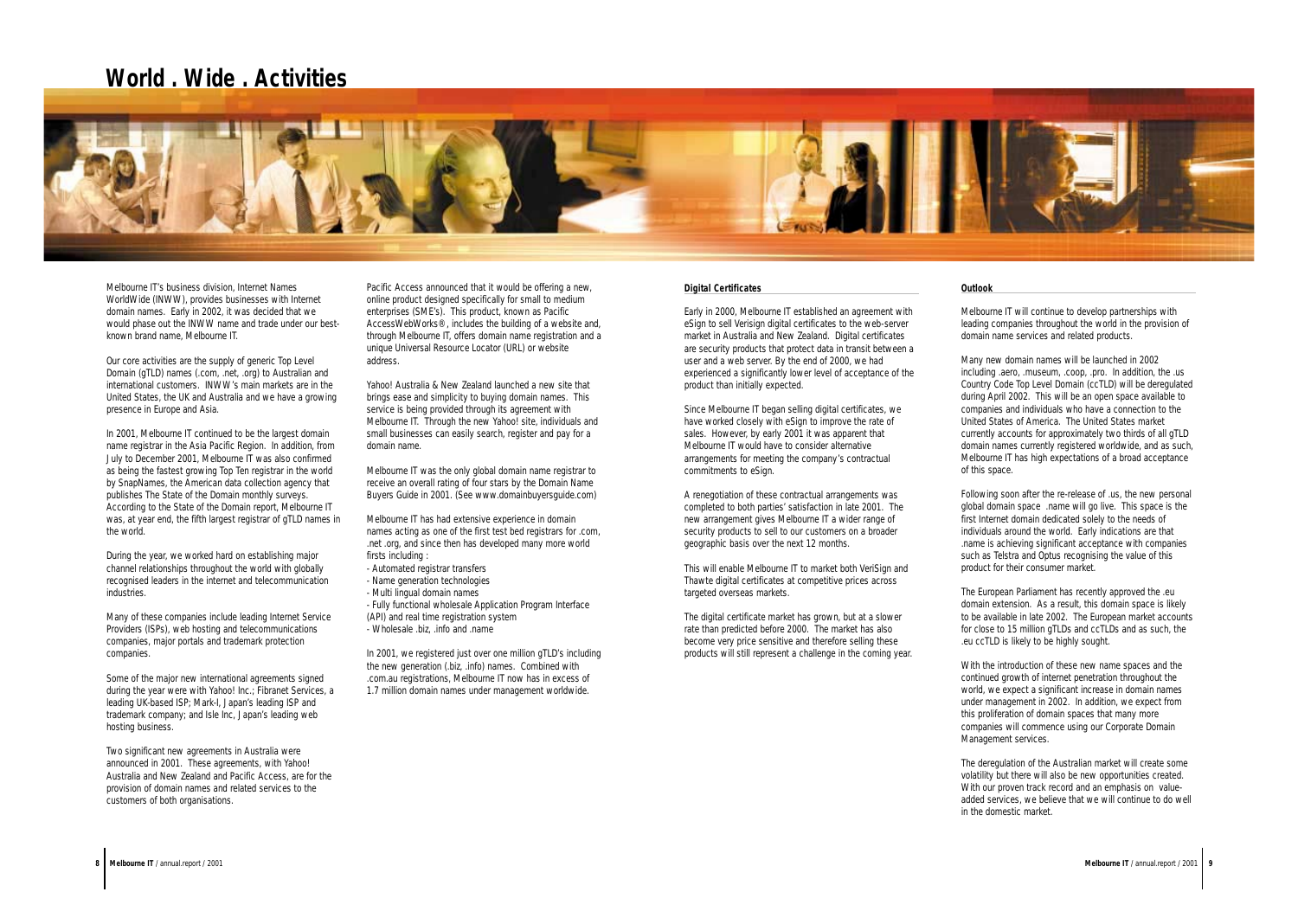Melbourne IT has a strong commitment to maintaining our leadership in the development of new technologies. The company has a world standard in-house software development capability for its core domain name registration business, and maintains strong links with local and international research organisations to identify new product and service opportunities.

The major challenge for 2001 was to deliver a range of new domain name product lines (such as .biz, .info, .name) to our wholesale customers. The new product lines were released at similar times and the technical specifications for these were only released by the suppliers shortly before introduction. While most registrars struggled to keep up with demand for software development resources, Melbourne IT delivered all new product lines on schedule.

#### *Highlights*

– Continued upgrading of core international domain name registration software to serve the needs of customers and maintain our lead over competing registrars;

– Software development to support the queuing of requests for entry into the batch processing pools (known as the preregistration phase) of the new .biz, .info, and .name generic top level domain names (TLDs);

front-end web interfaces to allow programmable control of website operations for more flexibility and speed to market with new features (ie changes can be made to the website functionality without requiring changes in the underlying core registration software);

– .biz and .info added to our wholesale product line, when immediate" first-come first-served" registration was available from these new tlds in late 2001; and,

– Most major country code (ccTLDs) domains added to our wholesale product line.

#### *Performance*

Operational activities included:

– Continued development of our multi-lingual capability ready for the further standardisation of multi-lingual technology by the Internet Engineering Task Force (IETF) expected towards the second half of 2002, which should lead to greater international acceptance of the technology and integration into the core .com, .net, and .org registry; – Developed software to support the renewal of .com, .net,

and .org domain names;

– Developed software to allow wholesale customers to monitor and manage the status of their billing accounts online;

– Provided the capability to support online renewals of .com.au registrations;

– Improved the security of transfers of domain name management between .com.au wholesale customers to ensure protection of consumers;

– Changed the software development environment for our

# **Research . and . development**

– Added the capability to our core network infrastructure to manage the utilisation of our wholesale system interfaces across all our customers to ensure that we can avoid one wholesale customer from utilizing all the system bandwidth at times of peak load (for example when batches of desirables names are released from the .com registry);

– Continued to update our monitoring software to detect unusual behaviour from wholesale customers that may lead to inappropriate usage of registry resources;

– Developed software to interface with major country code (ccTLDs) domains including United Kingdom (.uk), France (.fr), Germany (.de), Italy (.it), Spain (.es), New Zealand (.nz), South Africa (.za), Netherlands (.nl), and Japan (.jp). As each registry requires different procedures the completion of this work places Melbourne IT at a distinct advantage over smaller registrars and new entrants into the market;

– Interfaced to the new .biz and .info registries using the new EPP protocol, that has since been selected for use in the new .au registry; and,

– Developed software to support pre-registration processes during the start-up phases of new top level domains (.biz, .info and .name).

# *Outlook*

During 2002, we plan to use our relationships with major domain name registries to offer new value-added domain name services. Large corporations are increasingly seeking value-added services to protect their existing investment in domain name assets. Looking towards 2003 and 2004, Melbourne IT will be investigating our role as a registrar in new registry products.

We will work closely with existing major customers to establish demand for new services and create low-cost prototypes of these new services to stimulate new growth opportunities.

Melbourne IT is a provider of high quality professional services to businesses. We provide a range of value added services designed to enhance the productivity and quality of business customers' internet infrastructure. During the year, a number of initiatives were taken to increase our presence in the professional services market.

## *Corporate Domain Management*

In September 2001, Melbourne IT launched its Corporate Domain Management (CDM) offering, a "blue chip" service aimed at corporations that have multiple brands and domain names. This service is being offered in partnership with the Chartered Secretaries Association. Under the terms of this agreement we, with the CSA, will assist Australian companies manage their domain name portfolios.

The task of managing and protecting valuable on-line brands is now a critical Corporate Governance responsibility. Our research indicates that many organisations today utilise multiple domain name service providers and employ a fragmented internal management approach. This can create a risk of failing to renew domain names and making inappropriate branding decisions, and also represents an inefficient and inappropriate use of internal skills.

The CDM service addresses these issues through the consolidation of all domain names under one account and providing access to an account manager who will be responsible for managing all domain name issues across all domain spaces. This enhances the level of management and protection of an organisation's on-line brands while at the same time allowing internal resources to focus on their core responsibilities.

Since the launch, the service has attracted extensive and very encouraging levels of interest. We have won business from several large corporations and have received expressions of interest from businesses across a number of industry sectors, including construction, banking, transport and IT. We have focused initially on the Australian market but the service will be progressively rolled out in international markets during 2002/03.

### *Australian Online Business Guide*

In Feburary 2002, we extended our professional services offering with the launch of our Australian Online Business Guide.

The guide provides easy-to-understand, non-technical information for Australian small businesses which are venturing in to the online world and are seeking guidance after they have registered their domain name. The Guide provides this information simply, clearly and objectively.

The Australian Online Business Guide covers five key areas of interest - domain names and online brand protection, developing a website, online marketing, website hosting and more general business issues surrounding both software and hardware.

Companies that have successfully transferred all or part of their business into the online world will be showcased as case studies for companies just starting.

## *ASAC21 LTD*

ASAC21 Ltd, the company's telecommunications software development joint venture with Ericsson was discontinued in the second half of 2001. This was made necessary by the global softening of demand for telecommunications services. Melbourne IT and Ericsson will continue to explore new business opportunities together that leverage Melbourne IT's knowledge in registrars and registries, and leverage Ericsson's knowledge of mobile technology.

## *Outlook*

The outlook for professional services is encouraging over the longer term as it is an area that Melbourne IT can develop by leveraging its existing skills and offering value added services to our extensive client base. With the continuing growth of online transactions across all business sectors, there is a growing need for high quality but economic professional services to support these activities. Melbourne IT is well positioned to provide many of these services.

# <span id="page-5-0"></span>**Professional . services**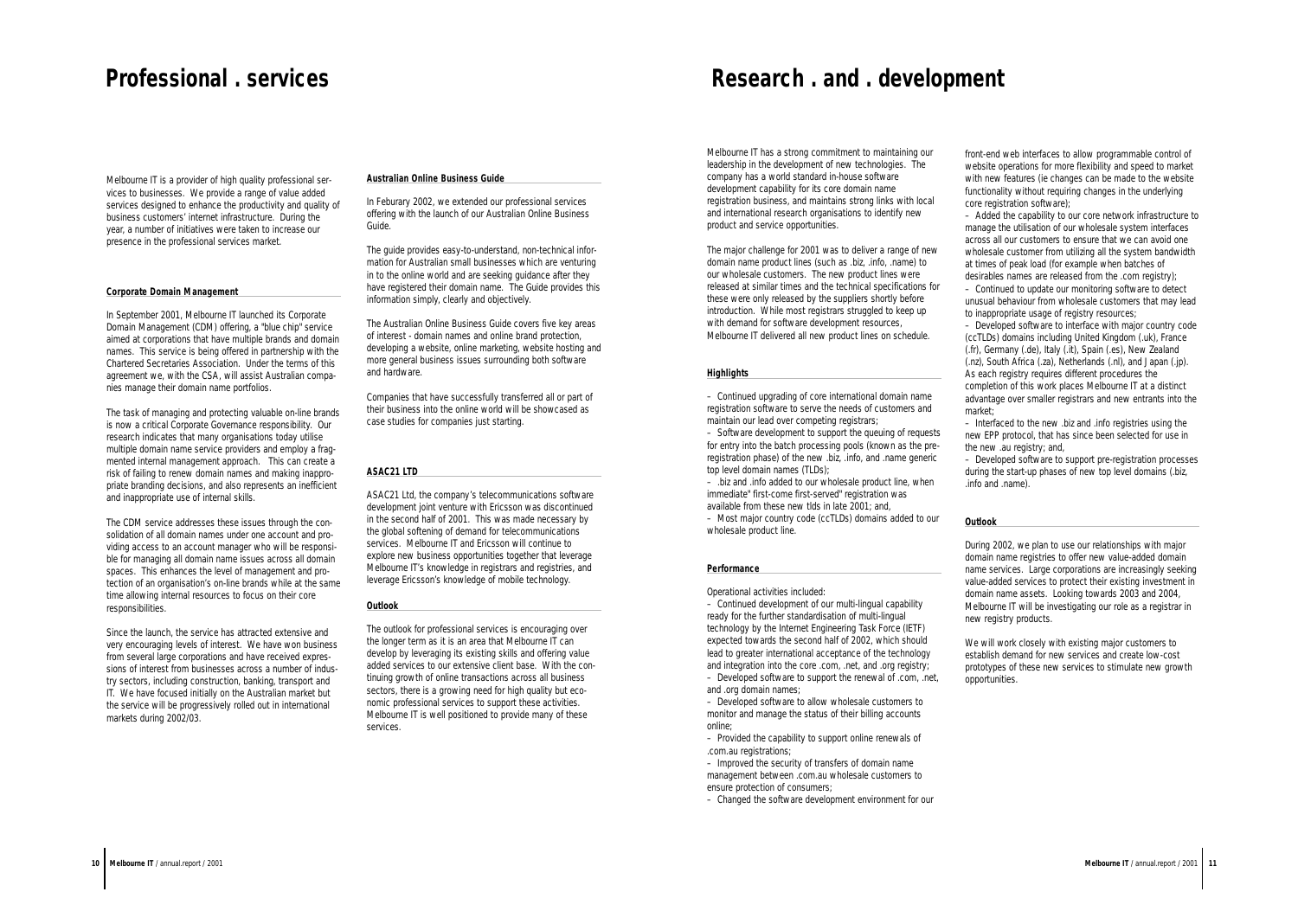#### *Key Issues*

Providing a safe, healthy and challenging workplace which fosters innovation, career satisfaction and is supportive of employees' goals and aspirations is important to Melbourne IT. Throughout 2001 our focus continued on delivering initiatives and policies which enhance employee development and satisfaction, and ensure the ongoing recruitment and retention of the best possible employees.

Some of these initiatives were:

– A management development program aimed at further developing Leadership and Management skills was launched; – A recuitment process based on Competency Assessment was developed and is now conducted on site, increasing quality and consistency, and significantly reducing costs;

– Key Performance Indicators were developed for all employees.

– Performance Reviews occured for all employees;

– The Occupational Health and Safety Committee underwent Safety and First Aid Training;

– Some key Policies introduced include: Travel,

Recruitment, Authority Levels, OH&S Code of Practice; and,

– Additional Human Resources support for our US employees

Melbourne IT currently has a highly skilled staff with over 75% being tertiary educated. As at 31 December 2001 there were 114 full time employees.

The following is a breakdown of employees by division:

| • Production and Development | 46  |  |
|------------------------------|-----|--|
| • Customer Services          | 24  |  |
| • Sales                      | 21  |  |
| • Finance/ Administration    | 14  |  |
| • Corporate                  | Q   |  |
| • TOTAL                      | 114 |  |

# *Performance*

The company's objectives for Human Resource Management are:

- To recruit and retain best possible, highly skilled employees;
- To develop and mentor employees, fostering long term internal career paths;

– To maximise communication and teamwork between business units; and

– To ensure satisfactory and safe working conditions for employees.

A policy intranet governing all areas of human resource management is in place and is supported by regular training for all employees, to ensure the implementation of best practice in Human Resources.

### *Outlook*

Human resource, training, and occupational health and Safety policies and procedures are constantly being revised and updated as required.

Future directions identified for action include:

- Succession planning and career mapping
- Sales training and development
- SafetyMap accreditation through WorkCover
- Interpersonal skills development for all employees
- Online 'HR' system

# <span id="page-6-0"></span>**Our . people**



| **FIGURE 5 >** Melbourne IT - Organisational Chart

### *About Domain Names*

Domain names, or web addresses, are the electronic brands of the new economy. They are the entry point for any business wishing to establish an online presence. Domain names are a "shop window" for organisations of all sizes and provide an interactive and immediate transactional avenue for companies in their dealings with customers.

As illustrated in figure 6, the domain name system is a hierarchical structure, starting from the 'Top Level Domains' (TLDs). There are two classes of TLDs: three-letter 'generic TLDs' (gTLDs) such as .com, .net, .org; and two-letter 'country code TLDs' (ccTLDs), such as .au.

The country code domains can be further broken down into Second Level Domains such as .com.au, .net.au, etc. Individual domain names are formed by identifying a specific business or organizational name with the domain (for example telstra.com.au).

By the end of 2001, the total domain name market was approximately 45 million names. After growing strongly in 1999 and 2000, the overall market softened slightly in the second half of 2001 as the speculative "bubble" washed out of the market. Many of the speculative names registered in 1999/00, were not renewed and the spectacular growth in the number of new names being registered slowed. An analysis of the industry indicated that renewals and transfers made up more than 50% of all domain transactions during the second half.

Of the 45 million names registered world wide, traditional gTLD's (.com, .net, .org) accounted for approximately 30 million. This profile is expected to gradually change as the new generation of domain names gathers momentum.

The bulk of the generic Top Level Domain name (gTLD) market is based in North America and the downturn in that region's economy, particularly after September 11, was a contributor to the overall reduction in the domain name market.

In the second half, two of the new generation of domain names, .biz and .info were launched. The .biz market was subject to legal action in the United States over the methodology to be used in the pre-registration phase. A decision was reached whereby the sale of uncontested names could proceed and the initial response was, despite the economic and legal impediments, very encouraging. By the end of the year, The State of the Domain report indicated that there were over 472,000 .biz and a further

668,000 .info names names registered and active. We see this as an early indicator that the forecast second wave of domain names will generate an additional new market for the industry.

Melbourne IT continued to build its global market share during 2001 and, for the second half, was the fastest growing "top ten" registrar for new, top level domain names (.com, .net, .org) according to the authoritative State of the Domain report issued by the industry data analysts, SnapNames. By the end of the year, our market share reached nearly 5%, up from less than 4% in 2000.

# *Future Directions*

2001 has been a turbulent year for the domain name industry and, more broadly, for the information technology sector as a whole. Nevertheless, by early 2002, there were some signs of stablisation with IT industry leaders reporting improved fourth quarter 2001 earnings and more positive outlooks.

# **Industry . and . Market . overview**



| **FIGURE 6 >**

Domain name hierarchy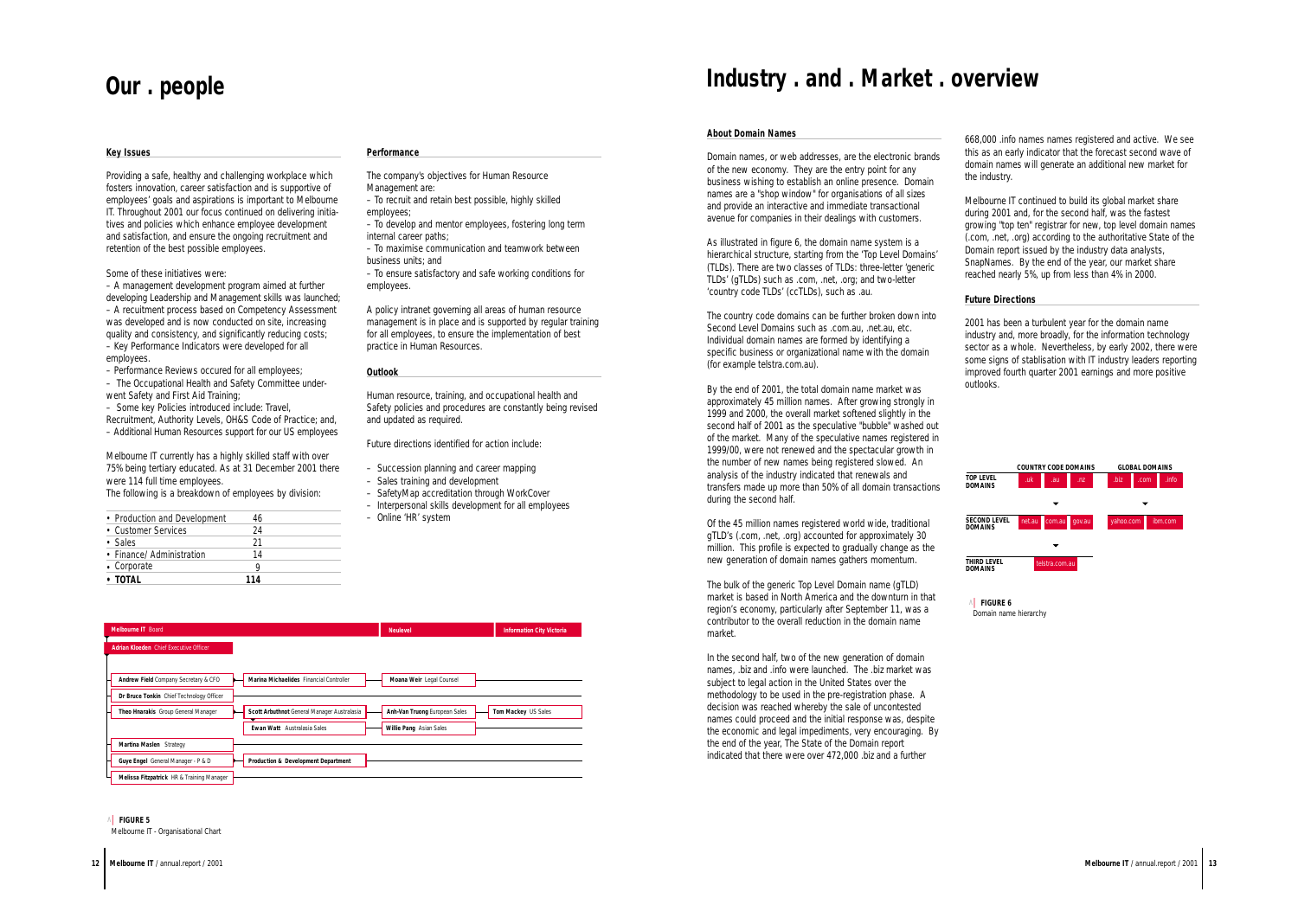.biz is the place for businesses to establish their presence on the Internet. In addition, .biz will open the Internet up to more businesses as well as provide support for the introduction of new products and services that will provide increased services for the business community.

For more information, visit the NeuLevel website at www.neulevel.biz

# *Policy Framework - .com.au*

The development of policy for the .au domain is the responsibility of .au Domain Administration Limited, (auDA) the industry self-regulatory body for Internet domains that end in .au. Melbourne IT provided input to the policy process throughout 2001 under the principles that the integrity and operational stability of .com.au must be preserved and improved wherever possible and that Australian consumers should continue to be protected and directly benefit from any changes in the new environment.

At times we were disappointed that the interests of some members of the industry were given a higher priority than the benefits to consumers. For example changes in the names policy that would immediately benefit consumers were delayed for over a year.

# *Current two level industry model for .com.au*

Melbourne IT performs .com.au registry function in combination with auDA (which maintains the database of contact details for domain name registrants), and the University of Melbourne (which provides the primary DNS name service to resolve a domain name to a physical Internet location).

The registry function includes the task of checking all domain name applications against the domain name policy developed by Mr Robert Elz. Melbourne IT charges a total, two-year fee of \$112 for this function, which includes full wholesale customer support. Melbourne IT issues all .com.au domain name licences and also provides retail services directly to domain name holders for a \$140 registration fee.

Melbourne IT has been required to pay a fee to auDA of around \$770,000 per annum. Over 500 companies are wholesale customers of Melbourne for .com.au domain names, and act as agents of the domain name registrants. There are virtually no barriers to entry for these companies, and Melbourne IT has strongly encouraged the development of this .com.au domain name industry. There is strong retail competition amongst domain name retailers.

# *New Top Level Domains*

The Internet Corporation for Assigned Names and Numbers (ICANN) in late 2000 announced the introduction of of seven new Top Level Domains, which included a variety of different business, community or personal extensions that had not been addressed to date via the .com, .net or .org extensions.

The following new TLDs have created the first series of designated domain names, to enhance search capability and provide a degree of brand differentiation that had not been previously available on the World Wide Web. There are seven new TLDs:

- .biz a dedicated business space.
- .pro allow individuals, who prove their professional status, to have the option of registering their name as name.profession.pro. or billsmith.med.pro.

.info – to be used for general information.

- .name –allow individuals to register e.g. john.smith.name. .museum –allow accredited museums worldwide to
- make searches less necessary. .coop –specially designated to business cooperatives, such as credit unions.
- .aero –for use by airlines, airports and computer reservation systems.

In addition to these, we will see the revamp in the first half 2002 of the country code domain for the United States of America entitled .us. This will be an open space available to companies and inviduals and we expect that there will be strong demand for this new name.

# *.biz*

Melbourne IT's joint venture business, NeuLevel, was a successful bidder to operate the registry for the new .biz top level domain awarded by ICANN. We have a 10% shareholding in NeuLevel. The need for new TLD's and in particular, the .biz space has arisen due to the continuing growth of Internet use. Although the growth has enabled business to "get online", the absence any substantive strategic management of this growth has resulted in a crowded marketplace on the Internet where companies have struggled to find domain names that are easy to remember and are representative of the company's name and services.

NeuLevel, Inc, a joint venture company between Melbourne IT and US telecommunications company NeuStar, brought together Melbourne IT's domain name registration expertise and NeuStar's experience in supporting vital public communication infrastructure as a trusted, third party

(NeuStar provides the registry service critical for the routing of all telephone calls in North America).

# *New three level industry model for .com.au*

AusRegistry will take over full responsibility for all registry functions for .com.au, .net.au, .org.au, .asn.au, .org.au and potentially .edu.au and .gov.au.

There is a stronger concentration of monopoly power than currently exists, where there are separate operators for the various domain name spaces within .au. AusRegistry will charge a wholesale registry fee of \$50 for a two-year .com.au domain name licence, which includes a \$11 per domain fee for auDA. AusRegistry will only be able to provide wholesale services, and will not directly deal with domain name registrants. The new registry model is equivalent to the model for .biz and .info. Some of the over 500 reseller companies will be licensed by auDA to connect directly to AusRegistry and will be called registrars. Melbourne IT will be one of these registrars. The policy checking function will be the responsibility of these registrars, and will now be open to competition. The competition in policy checking services is the only new area subject to competition.

The bulk of the over 500 companies will continue to provide domain name retail services, but will need to go through a registrar to connect to the registry.

# *Impact of new model on Melbourne IT*

– Melbourne IT will continue to provide retail domain name services to domain name licence holders. This will be in competition with other domain name retailers, and the level of competition is likely to remain the same.

– Melbourne IT will continue to provide wholesale services to companies that provide domain name retail services, but choose not to involve themselves in complex policy administration or in developing software to interface to the registry. This will be in competition with other domain name retailers that choose to become registrars, and choose to also provide wholesale services.

– Melbourne IT will lose some revenue that it previously obtained from its role as providing .com.au registry services, but will save some costs previously incurred. – Melbourne IT will gain some revenue from changes to the domain name policy that may increase .com.au domain name volumes, and from access to markets for .net.au, .org.au, .asn.au, and .id.au.

# *Impact for the consumer for new industry model*

– consumers will have a better chance of obtaining the domain name they want as a result of changes in the names policy;

– the risk is that competition in applying the names policy will result in an inconsistent policy environment, and will tend to favour some competitors that do not verify the accuracy of information supplied by registrants. This may devalue the integrity of the .com.au namespace that has been established since 1996, and result in customers choosing other domain name products from Melbourne IT; – the challenge for auDA will be to ensure that the current quality control in policy compliance checking is maintained.

# *Outlook*

auDA has recently established a code of practice committee to develop an industry code for implementation by mid 2002. Melbourne IT will be an active participant in the process to ensure that adequate measures are taken by auDA to ensure consumer protection in an industry where the current competition has already led to problems for consumers - especially in the area of unsolicited renewal notices.

# **Industry . and . Market . overview /** continued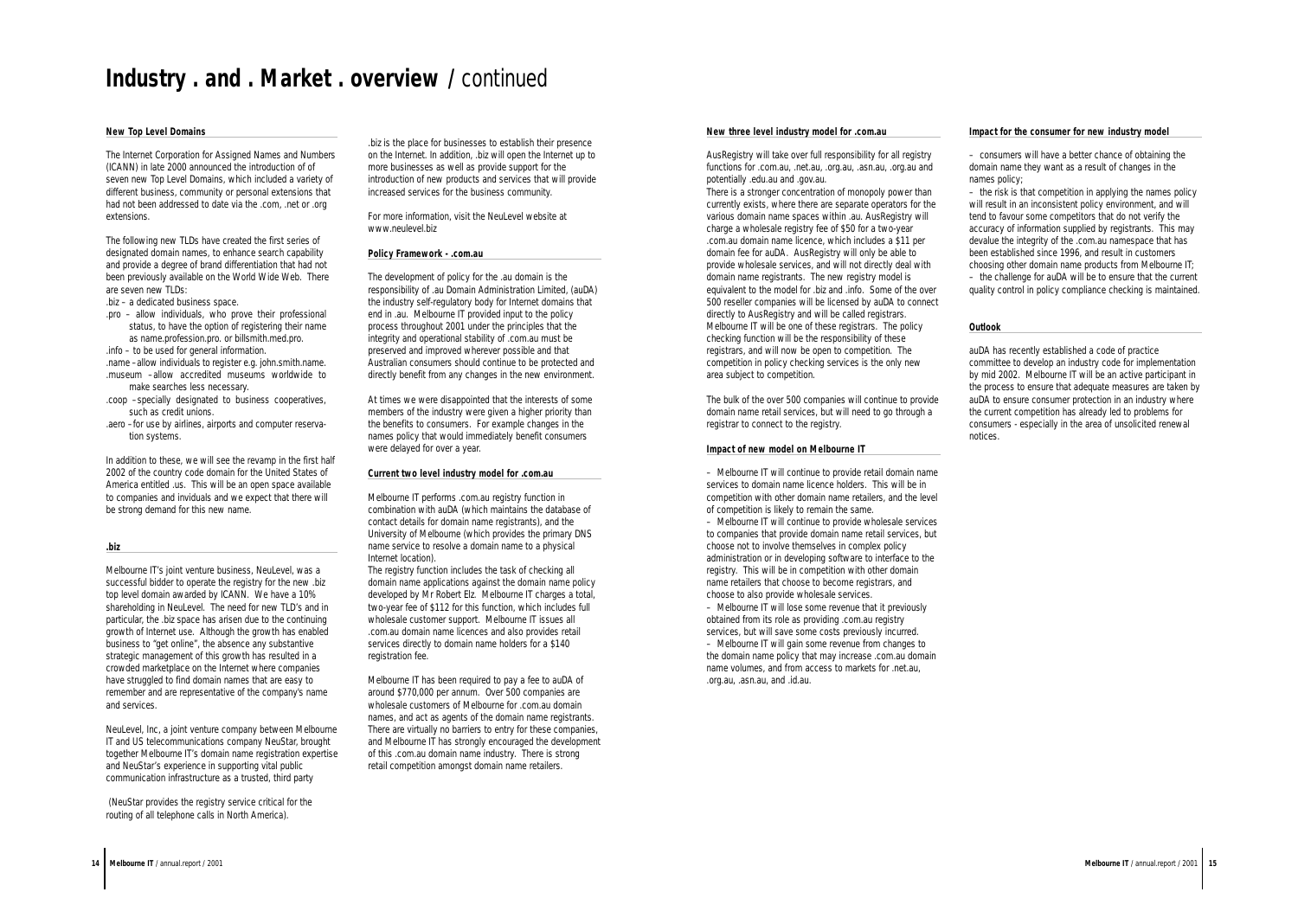# <span id="page-8-0"></span>**Director's . Report**





#### *Directors*

The names and details of the directors of the Company in office during the financial year and until the date of this report are:



#### *Robert James Stewart (Chairman)*

Mr Stewart was National Managing Partner of Minter Ellison, one of Australia's leading law firms, for eleven years, retiring in June 1999. He was also a non-executive director of Memtec Ltd, a high technology filtration company, from 1988 until 1997. Memtec listed on NASDAQ and then the New York Stock Exchange prior to being taken over by a US company in 1997. Mr Stewart spent five years with Pacific Dunlop from 1976 to 1981 in a variety of general management positions within the Footwear Group. He is also Chairman of Forest Enterprise Australia Limited, a plantation forestry company; Deputy Chairman of eMitch Limited, an online advertising and media placement company; and a director of Uecomm Limited, a telecommunications carrier. Mr Stewart was appointed to the board on 14 September, 1999.





Professor Morrison is Professor of Information Systems at The University of Melbourne and has been closely involved for over ten years in the development of the Internet within Australia and in the effective applications of IT to business. He is a founding director of Melbourne IT. He was elected to the auDA Board on 7 October 1999, and retired on 26 November 2001. He serves as an advisor and consultant to government and the higher education sector on telecommunications, copyright, online legislation and applications of IT and information systems.



#### *Colin McLean Adam*

Dr Adam retired from the Commonwealth Scientific and Industrial Research Organisation (CSIRO) in 2001 having previously acted as Chief Executive and Special Advisor to the new Chief Executive. He was responsible for commercial activities of the organisation. He serves as a Board Member for a number of companies, including the Strategic Industry Research Foundation and Ceramic Fuel Cells Ltd. He also holds a nonexecutive Board position with the Australia – Indonesia Institute, and the Board of the Australian Universities Quality Agency. Dr Adam was appointed to the board on 22 April 1999.



#### *Kevin Francis Courtney*

Mr Courtney is a Chartered Accountant and a former regional managing partner of Ernst & Young. He is a director of Adacel Technologies Limited, a director of two National Australia Bank Group companies and Chairman of the Audit Committee of the National Competition Council. He is also a Board member of DOXA Foundation which works with under priviledged youth. Mr Courtney has held a number of appointments including Commissioner of the City of Melbourne, a member of the Victorian WorkCover Authority, a member of the Sunraysia Rural Water Authority and a director of Connect.com.au, the Internet service provider sold to AAPT Limited. Mr Courtney was appointed to the board on 22 October, 1999.



# *Mark Christopher Toner\**

Dr Mark Toner is the former Managing Director of Kvaerner E&C Australia, a subsidiary of the international Engineering & Construction group, Kvaerner E&C which is headquartered in London. Dr Toner's background is in marketing and management with a career focus on science and engineering, including IT and biotech. His qualifications include a BE(Chem) from the University of Melbourne and a PhD from Monash University. Dr Toner is President of the Institution of Chemical Engineers in Australia and President of the Business/Higher Education Round Table, an Adjunct Professor in the Faculty of Engineering at Monash University, and a Fellow of the Institution of Engineers Australia.

\*Appointed to board on 1 February 2001

### *Stephen John Gumley\**

Dr Gumley acted as a non-executive director from 1 October 1999 until his resignation from the board on 26 January 2001. Dr Gumley was also the Chairman of the Remuneration Committee. Dr Gumley is currently the Vice President of Information Services with Boeing in Seattle, USA.

\*Former Non-Executive director, retired on 26 January 2001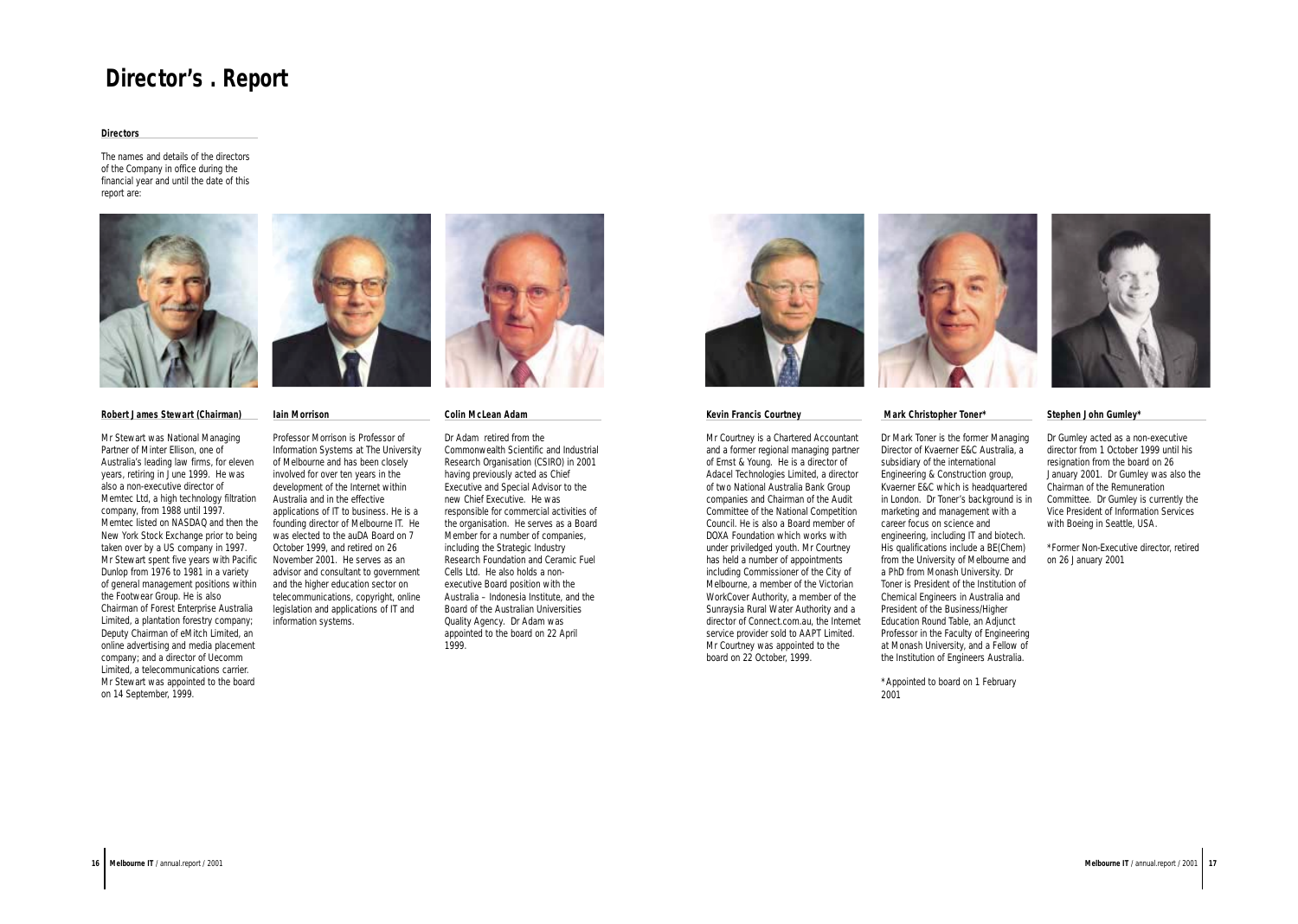Its role includes:

- i) The recommendation to the Board of the compensation and key performance targets for the CEO
- ii) Assisting in the annual performance review of the CEO iii) Recommending to the Board appropriate compensation policies for the non–executive directors
- iv) Approval of the compensation programmes and performance targets for senior executives
- v) Succession planning for the Board, CEO and key executives
- vi) Management of the company's Share Option Plan vii) Oversight of the company's superannuation arrangements
- viii) Overseeing the development of appropriate strategies and plans for people management, career development of staff and general human resources policies.

# *Communication with shareholders*

The Board is committed to meeting 'best practice' guidelines in communicating with the company's shareholders. This will include:

- i) Half yearly and annual reports to shareholders ii) The Annual General Meeting
- iii) An Investor Relations section on the company's website, which includes all announcements by the company as well as information on the company and its operations, ownership structure and trading in the company's shares.

# *Privacy*

The company has developed a privacy policy and undertaken internal training in compliance with the new privacy regime which came into effect in December 2001. The policy can be found on the company's website at www.melbourneit.com.au/privacy.

## *Board representation*

The Board of Directors of Melbourne IT Ltd is responsible for the overall corporate governance of the company. The Board guides and monitors the affairs of the company on behalf of the shareholders by whom they are elected and to whom they are accountable.

The responsibility for the operation and administration of the company is delegated by the Board to the Chief Executive Officer and the Executive team. The Board ensures that this team is appropriately qualified and experienced to discharge their responsibilities and has in place procedures to assess the performance of the chief executive and the executive team.

The Board is responsible for ensuring that management's objectives and activities are aligned with the expectations and risks identified by the Board. The Board has a number of mechanisms in place to ensure this is achieved. In addition to the roles carried out by the committees referred to below, these mechanisms include the following:

- Setting the business and financial objectives of the entity; - Approving and periodically reviewing the strategies and plans prepared by management;

- Reviewing the implementation of operational plans and budgets by management and monitoring of progress against budget – this includes the establishment and monitoring of key performance indicators (both financial and non-financial) for all significant business processes;

- Board review and approval of acquisitions and disposals of businesses and assets and the approval of contracts and financing arrangements within defined limits; and - Board review and approval of the organisation's treasury policy, including management of the organisation's financial risk, liquidity, interest rate and credit policies and exposures and monitoring of management's actions to ensure they are in line with company policy.

The Constitution of Melbourne IT Ltd allows for the appointment of up to ten directors. There are currently five directors, all of whom are non-executive directors. They have been chosen so as to provide an appropriate mix of experience and qualifications for the governance of the company. The Chairman is an independent non-executive director. One third of the directors (with the exception of a Managing Director) must retire from office at the time of the Annual General Meeting each year. Directors are eligible for re-election. The directors who retire by rotation are those with the longest period in office since their appointment or last election.

The performance of the Board is reviewed on an annual basis – both as to the performance of the Board as a whole and as to the performance of each individual director, including the Chairman and the CEO.

The Board generally meets monthly, with special meetings called from time to time if required between scheduled meetings. Agendas are established by the Chairman and CEO to ensure proper coverage of strategic, financial and major risk areas throughout the year.

The total remuneration available to non-executive directors is fixed by the shareholders at a General Meeting. The current limit is \$400,000. Directors receive a base fee and then an amount for each committee of the Board on which they sit. The issuing of options to directors must be approved by shareholders. Details of remuneration paid and options granted in 2001 are set out in full in the Directors' Report.

A Deed of Access, Indemnity and Insurance is entered into by the company with each director to provide access to board records and documents while they are a director, and for up to seven years after leaving office as a director, provided that access is for an approved purpose. After leaving office, an approved purpose is to assist the former director in the preparation for any legal proceedings against the company or that person while a director of the company. The company has also taken out directors' and officers' insurance to protect directors from liability to the extent permitted by law.

# *Purchase and Sale of Shares by Directors*

Although it is not a requirement as a director to own shares, the Board encourages directors to own shares in the company to further link their interests with those of the shareholders. Directors must comply with the company's Guidelines for buying and selling shares in Melbourne IT Ltd. They must also comply with the disclosure requirements of the ASX and the Corporations Law.

# *External Advice to Directors*

In certain circumstances a director may consider it necessary to seek independent professional advice in carrying out his duties. Should this arise, the director would discuss the matter with the Chairman and any advice considered necessary would be obtained at the expense of Melbourne IT Ltd.

# *Board Committees*

The Board has established two committees to assist in carrying out its Corporate Governance role.

# *Audit and Risk Management Committee*

The Audit and Risk Management Committee has responsibility for ensuring that proper accounting and auditing practices are maintained; that business risks are identified and managed effectively; that assets are protected against financial loss; and that legal and regulatory obligations are met. It comprises three nonexecutive directors. The members are: Kevin Courtney (Chairperson), Iain Morrison and Rob Stewart.

It meets at least three times each year and has direct access to the company's auditors and senior management. The Chief Financial Officer attends the meetings by invitation of the committee. The Partner and staff of the external auditor also attend by invitation. This committee also receives regular reports from the external auditors concerning any matters which arise in connection with the performance of their role, including adequacy of internal controls.

## Its role includes:

i) Reviewing reports submitted by external auditors ii) Reviewing and recommending to the Board for approval half-yearly and yearly financial statements iii) Funds management

- iv) Foreign exchange risk management
- v) Capital expenditure approval procedures
- vi) Insurances
- vii) Monitoring Regulatory Compliance

viii) Risk management generally (including issues such as Occupational Health and Safety and management of information systems and internal controls).

# *Human Resources and Remuneration Committee*

The Human Resources and Remuneration Committee has the responsibility for ensuring that proper human resource management and remuneration policies are developed and followed by the company. It comprises three non-executive directors with the CEO attending by invitation. The members are: Mark Toner (Chairperson), Colin Adam and Rob Stewart.

It has direct access to the senior management of the company and is to meets at least three times each year.

# <span id="page-9-0"></span>**Corporate . governance**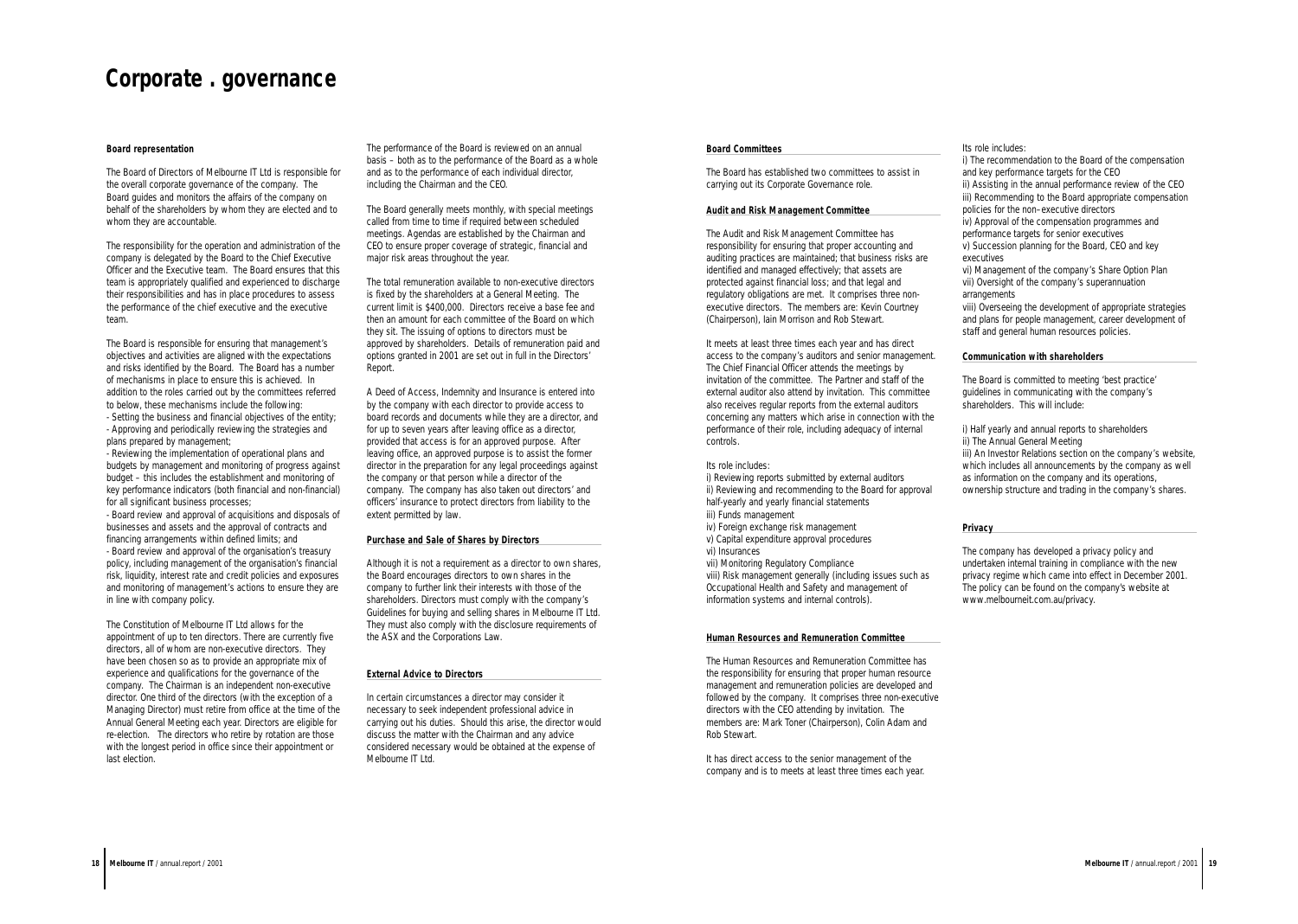#### **Principal Activities**

The principal activities of the Company during the year were:

• administration of the second level internet Domain 'com.au';

registration of generic Top Level Domain (gTLD) names (.com, .net, .org, .biz, info, .name);

• research and development in information technologies, telecommunications.

Melbourne IT's Joint Venture with Ericsson Asia Pacific Lab, was wound up during the period, due to the downturn in the telecommunication industry and Melbourne IT's joint venture partner, Ericsson, wanting to scale down its research and development activities in Australia.

| <b>Earnings Per Share</b>  | Cents |
|----------------------------|-------|
| Basic earnings per share   | 61    |
| Diluted earnings per share | 61    |

#### **Results and Dividends**

#### **Review and Result of Operations**

The profit after tax of the Melbourne IT Group for the year ended 31 December 2001 was \$3.053 million. No dividends were provided for the year ended 31 December 2001.

Net profit after tax of AUD\$3.053million (2000: \$1.481 million) and revenue of \$51.272 million (2000: \$43.320 million) for the year was achieved. An EBIT of \$ 4.224 million (2000:\$1.534 million) exceeded the company's forecast. This EBIT figure represents 175% increase on the year 2000 result. The EBIT result of \$4.224 million was achieved in the challenging environment faced by the company in 2001.

The company's registrar business registered approximately 1,000,000 global top level domain names (gTLDs .com, .net .org, .biz, .info, .name) for the year. Melbourne IT's market share of the gTLD total names under management now stands at 5%. Combined with the continued solid performance in .com.au registrations, the company now has in excess of 1.7 million domain names under management worldwide.

The Directors present their report for the calendar year ended 31 December 2001 Melbourne IT ACN 073 716 793.

### **Directors**

R J Stewart, I Morrison, C M Adam, K F Courtney, M C Toner, S J Gumley. For information concerning the periods for which each of these persons have been directors and a description of their qualifications, experience and special responsibilities, please refer to the subsection headed 'Directors' in the Corporate Governance section of this Annual Report.

| Shares 2001  | Ordinary<br><b>Shares</b> |
|--------------|---------------------------|
| R J Stewart  | 50,000                    |
| I Morrison   | 11,000                    |
| C M Adam     | 45,000                    |
| K F Courtney | 50,000                    |

#### **Chief Executive Officer**

A J Kloeden

**Company Secretary** A C Field

# **Registered Office**

Level Two, 120 King Street Melbourne, Victoria, 3000 Telephone (03) 8624 2400

# **Interests in the Shares and Options of the Company**

As at the date of this report, the interests of the directors in the shares and options of the Company were:

# **directors . report**

#### **Statement of Shareholdings** As at 28 December 2001

# **corporate . governance** / shareholders

#### **Voting Rights**

All ordinary shares carry one vote per share without restriction.

| Holding range      | Distribution of equity securities                                                 | No. of<br>Holders | No. of<br>Shares Held |  |
|--------------------|-----------------------------------------------------------------------------------|-------------------|-----------------------|--|
| $1-1,000$          | VARIOUS                                                                           | 4,028             | 2,666,441             |  |
| 1,001-5,000        | VARIOUS                                                                           | 3,806             | 10,076,732            |  |
| 5,001-10,000       | VARIOUS                                                                           | 716               | 5,757,892             |  |
| 10,001 ñ100,000    | VARIOUS                                                                           | 456               | 11,576,373            |  |
| 100,001 ñ and over | <b>VARIOUS</b>                                                                    | 27                | 19,922,562            |  |
|                    | <b>GRAND TOTAL</b>                                                                | 9,033             | 50,000,000            |  |
|                    | The number of shareholders holding less than a marketable parcel of shares are :- | 2,204             | 876,616               |  |
|                    | Names of the 20 largest shareholders                                              |                   | % Held                |  |
|                    | RBC GLOBAL SERVICES AUSTRALIA NOMINEES PTY LTD                                    | 5,637,356         | 11.27                 |  |
|                    | INVIA CUSTODIAN PTY LTD                                                           | 2,450,000         | 4.90                  |  |
|                    | CHASE MANHATTAN NOMINEES LTD                                                      | 1,891,955         | 3.78                  |  |
|                    | NIAKO INVESTMENTS PTY LTD                                                         | 1,543,197         | 3.09                  |  |
|                    | AUSTRALIAN FOUNDATION                                                             | 1,000,000         | 2.00                  |  |
|                    | FOSTER STOCKBROKING NOMINEES PTY LTD                                              | 960,868           | 1.92                  |  |
|                    | SHIP AGENCIES AUSTRALIA PTY LTD                                                   | 663,377           | 1.33                  |  |
|                    | INVIA CUSTODIAN PTY LTD <wam a="" c="" equity="" fund=""></wam>                   | 654,051           | 1.31                  |  |
|                    | DULWICH STORAGE COMPANY LIMITED                                                   | 575,000           | 1.15                  |  |
|                    | QUEENSLAND INVESTMENT CORPORATION                                                 | 480,000           | 0.96                  |  |
|                    | ANZ NOMINEES LIMITED                                                              | 426,760           | 0.85                  |  |
|                    | RESERVE PROPERTIES PTY LTD                                                        | 416,967           | 0.83                  |  |
|                    | MERRILL LYNCH (AUSTALIA) NOMINEES PTY LTD                                         | 404,301           | 0.81                  |  |
|                    | INVIA CUSTODIAN PTY LTD <wam a="" c="" capital="" limited=""></wam>               | 395,949           | 0.79                  |  |
|                    | <b>MRS KAY MITRIS</b>                                                             | 363,376           | 0.73                  |  |
|                    | NATIONAL NOMINEES LTD                                                             | 336,822           | 0.67                  |  |
|                    | AMCIL LIMITED <investment a="" c="" portfolio=""></investment>                    | 325,000           | 0.65                  |  |
|                    | CRANPORT PTY LTD                                                                  | 250,000           | 0.50                  |  |
|                    | RACWA HOLDING PTY LTD                                                             | 250,000           | 0.50                  |  |
|                    | MR ROBERT JOHN WILSON                                                             | 221,083           | 0.44                  |  |
|                    | REPORT TOTAL                                                                      |                   | 38.48                 |  |

M C Toner 100,000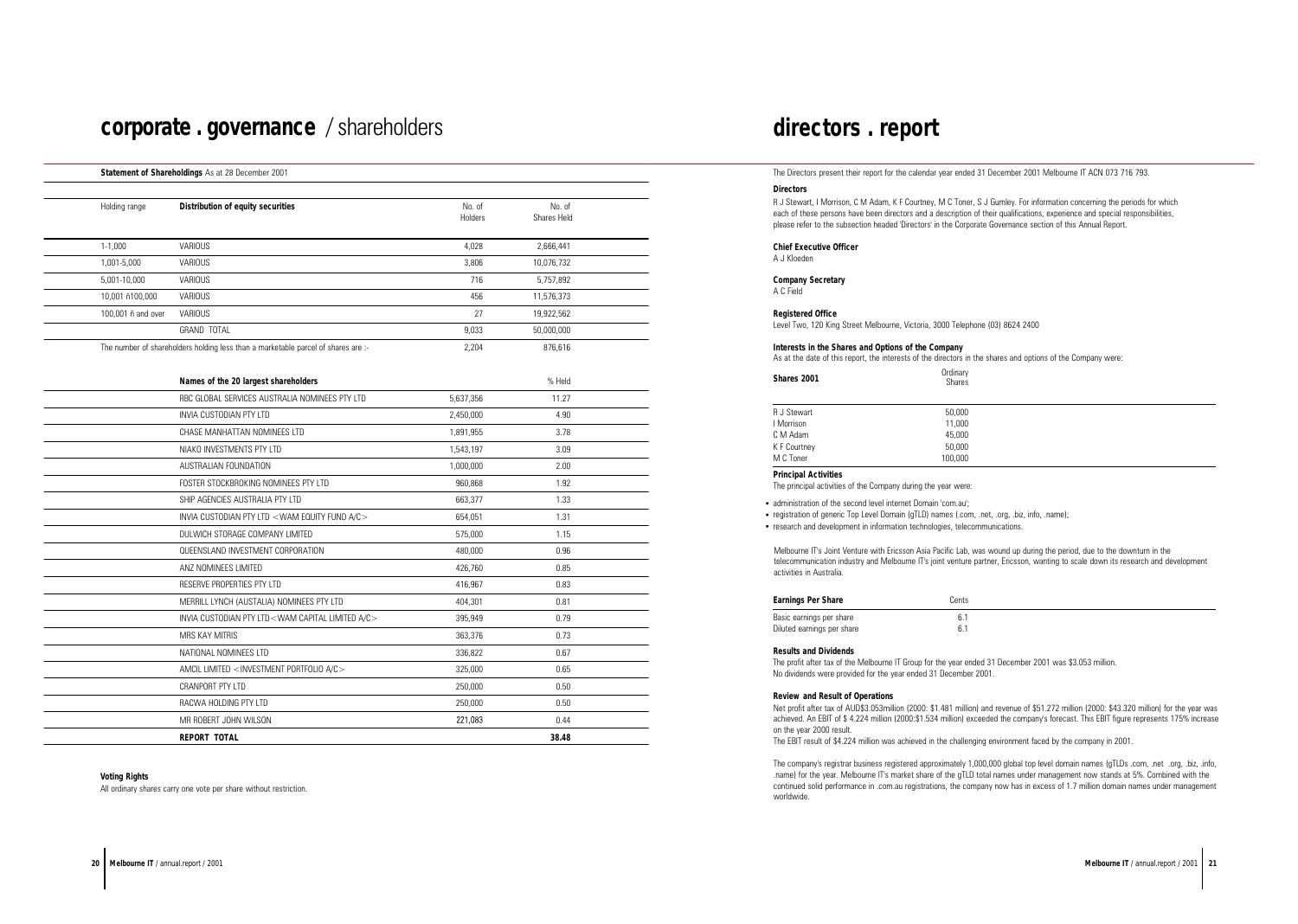# **Directors' and other Officers' Emoluments**

The Human Resource & Remuneration Committee of the Board of Directors is responsible for determining and reviewing compensation arrangements for the directors, the chief executive officer, and the executive team. The Human Resource & Remuneration Committee assesses the appropriateness of the nature and amount of emoluments of such officers on a periodic basis by reference to relevant employment market conditions with the overall objective of ensuring maximum stakeholder benefit from the retention of a high quality Board and executive team. To assist in achieving these objectives, the Human Resource & Remuneration Committee links the nature and amount of executive

directors' and officers' emoluments to the company's financial and operational performance. All senior executives have the opportunity to qualify for participation in the Executive Performance Bonus Plan which currently provides a cash incentive where specified criteria are met (including criteria relating to profitability, cash flow and share price growth). Details regarding the issue of share options are provided in Note 28 to the financial statements.

Details of the nature and amount of each element of the emolument of each director of the company and each of the five executive officers of the company receiving the highest emolument for the financial year are as follows:

## **Emoluments of Non-Executive Directors of Melbourne IT Ltd:**

### (\*Dr Stephen Gumley resigned on 26 January 2001)

#### **Emoluments of the Executive Director and five most highly paid Executive Officers of Melbourne IT Ltd:**

(The category 'Other' includes the value of any non-cash benefits provided)

|                     |             |                                 | Annual<br><b>Emoluments</b> |  |
|---------------------|-------------|---------------------------------|-----------------------------|--|
|                     | Base Fee \$ | <b>Statutory Superannuation</b> | Total \$                    |  |
|                     |             | Contributions \$                |                             |  |
| Mr Robert Stewart   | 151,419     | 12,048                          | 163,467                     |  |
| Dr Colin Adam       | 55,673      | 2,981                           | 58,654                      |  |
| Prof. Iain Morrison | 39,847      | 3,175                           | 43,022                      |  |
| Mr Kevin Courtney   | 39,455      | 3,139                           | 42,594                      |  |
| Dr Mark Toner       | 36,689      | 2,928                           | 39,617                      |  |
| *Dr Stephen Gumley  | 2,299       | 184                             | 2,483                       |  |
|                     |             |                                 |                             |  |

With growth opportunities throughout the world, a strong cash position and a sound business plan, Melbourne IT is well positioned for another good year in 2002. New strategic partnerships are actively being sought, our renewal rates for domain names are high and the new generation of domain names is growing steadily.

|                     | Base Fee and Bonus \$ | Other \$ | Superannuation \$ | Annual<br><b>Emoluments</b><br>Total \$ |
|---------------------|-----------------------|----------|-------------------|-----------------------------------------|
| Mr Adrian Kloeden   | 414,250               |          |                   | 414,250                                 |
| Mr Theo Hnarakis    | 230,803               | 24,121   | 14,162            | 269,086                                 |
| Mr Andrew Field     | 191,472               | 30,623   | 13,916            | 236,011                                 |
| Mr. Scott Arbuthnot | 209,690               |          | 11,489            | 221,179                                 |
| Mr Bruce Tonkin     | 186,862               |          | 10.433            | 197,295                                 |

|                         |          | <b>Directors Meetings</b> |          | <b>Meetings of Committees</b> |               |                 |  |
|-------------------------|----------|---------------------------|----------|-------------------------------|---------------|-----------------|--|
|                         |          |                           | Audit    |                               | Remuneration  |                 |  |
| Number of meetings held | 16       |                           |          |                               | b             |                 |  |
|                         | Eligible | Attended                  | Eligible | Attended                      | Eligible      | <b>Attended</b> |  |
| Mr Rob Stewart          | 16       | 16                        |          |                               | $\mathfrak b$ | b               |  |
| Mr Colin Adam           | 16       | 15                        |          |                               | h             | :מ              |  |
| Prof. Iain Morrison     | 16       | 16                        | 4        |                               |               |                 |  |
| Mr Kevin Courtney       | 16       | 16                        |          |                               |               |                 |  |
| Mr Mark Toner           | 15       | 15                        |          |                               |               | 4               |  |
| Dr Stephen Gumley       |          |                           |          |                               |               |                 |  |
|                         |          |                           |          |                               |               |                 |  |

Summarised operating result for the year ended 31 December 2001:

#### **Significant Events after the Balance Date**

No significant events have occurred up to the date of this report that require disclosure.

#### **Likely Developments and Expected Results**

The deregulation of the Australian domain name market, due to occur during 2002 is likely to mean that Melbourne IT will have a smaller share of what is expected to be a larger market. As our focus is on increasing our share of international registrar markets, we do not believe deregulation in Australia will have a major impact on the company over the longer term.

However, there will be a period of adjustment during which prices may fall to some degree. Because of the relatively high registry fee set by auDA, and auDA's own high fees, Melbourne IT believes that prices should not fall dramatically.

Global economic conditions, which are forecast to be soft in the first half and to improve during the second half, will influence our rate of growth. The domain name market is highly competitive and difficult to predict. Nevertheless, the solid platform established during 2001 provides us with cautious optimism for 2002 and beyond.

#### **Share Options**

No share options were issued during the year and details of share options are disclosed in Note 29 to the financial report.

#### **Indemnification and Insurance of Directors**

During the financial year, the company paid a premium in respect of a Directors and Officers Liability Policy covering all directors and officers of the company and related bodies corporate. The contract of insurance prohibits disclosure of the nature of the liability and the amount of the premium.

Cashflow generated from operations during the year was \$4.4m (2000: \$10.6m) and Gross Margin in advance at 31 December 2001 was \$10.37 m (2000:\$10.5m). At the end of the year, Melbourne IT had \$15.9 million in cash on its balance sheet, although the company foresees the potential for some reduction in cash available by the end of the first quarter of 2002 as a result of tax and creditor payments, together with potential capital investments.

|                                               | Actual |  |
|-----------------------------------------------|--------|--|
|                                               | \$ 000 |  |
| <b>Revenue Registrar business</b>             | 46,624 |  |
| Professional Services: ASAC                   | 1,604  |  |
| ASAC21 Joint Venture                          | 530    |  |
| Consulting                                    | 1,683  |  |
| Other revenue                                 | 227    |  |
| <b>Total Revenue</b>                          | 50,668 |  |
|                                               |        |  |
| <b>Total Earnings Before Interest and Tax</b> | 4,224  |  |
| Net Interest Income                           | 604    |  |

**Net Profit before Tax**

Tax Expense

**Net Profit After Tax** Cashflow from operations **4,828** 1,775 **3,053** 4,488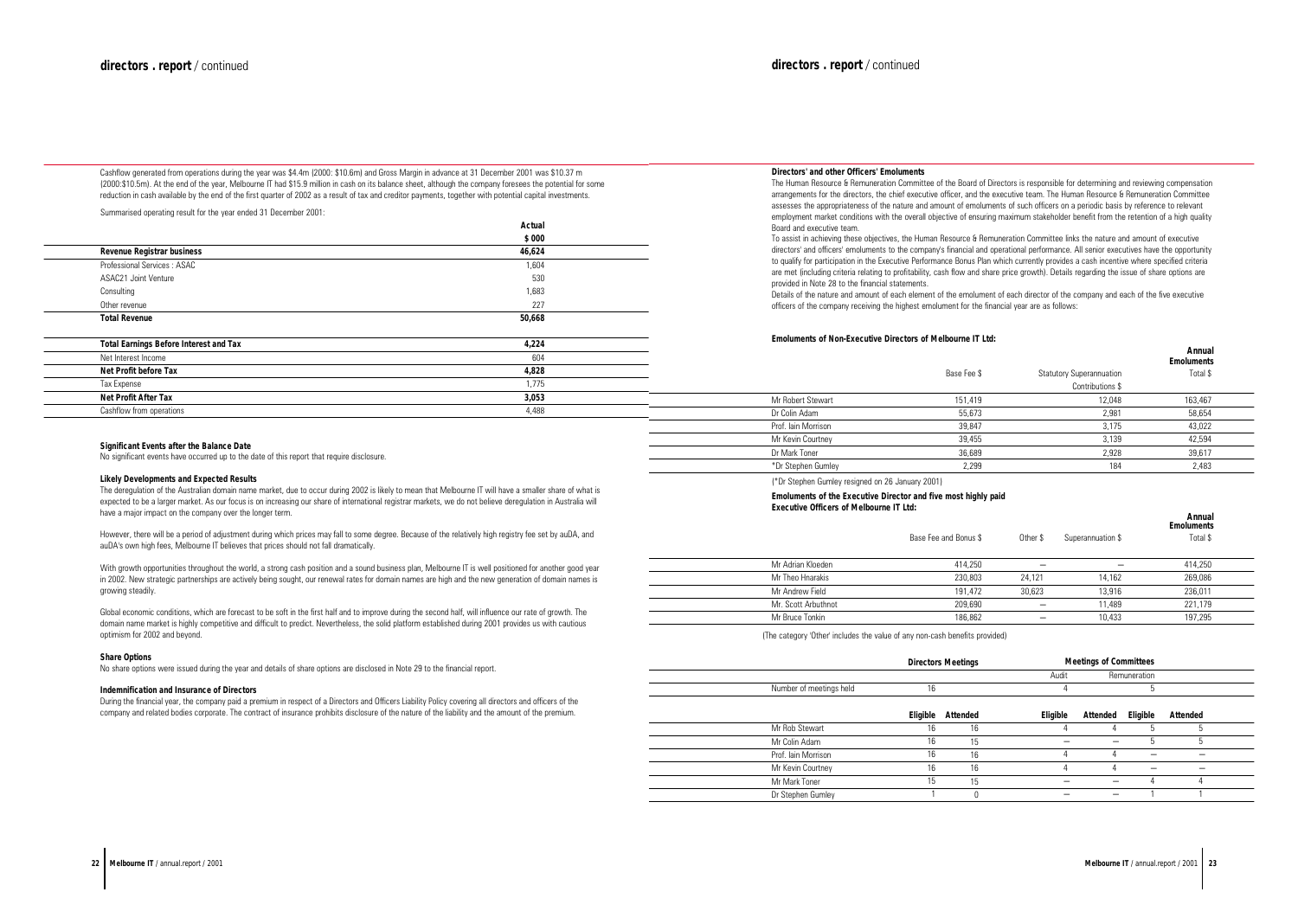

Donald C Brumley Partner Melbourne, 20th March 2002

**Independent Audit Report** To the members of Melbourne IT Ltd

#### **Scope**

We have audited the financial report of Melbourne IT Ltd for the financial year ended 31 December 2001 as set out on pages 12 to 36, including the Directors' Declaration. The financial report includes the financial statements of Melbourne IT Ltd, and the consolidated financial statements of the consolidated entity comprising the company and the entities it controlled at year's end or from time to time during the financial year. The company's directors are responsible for the financial report. We have conducted an independent audit of the financial report in order to express an opinion on it to the members of the company.

Our audit has been conducted in accordance with Australian Auditing Standards to provide reasonable assurance whether the financial report is free of material misstatement. Our procedures included examination, on a test basis, of evidence supporting the amounts and other disclosures in the financial report, and the evaluation of accounting policies and significant accounting estimates. These procedures have been undertaken to form an opinion whether, in all material respects, the financial report is presented fairly in accordance with Accounting Standards, and other mandatory professional reporting requirements in Australia and statutory requirements, so as to present a view which is consistent with our understanding of the company's and the consolidated entity's financial position and performance as presented by the results of their operations and their cash flows.

The audit opinion expressed in this report has been formed on the above basis.

#### **Audit Opinion**

In our opinion, the financial report of Melbourne IT Ltd is in accordance with:

- The Corporations Act 2001 including: a
- (i) giving a true and fair view of the company's and the consolidated entity's financial position as at 31 December 2001 and of their performance for the year ended on that date; and

(ii) complying with Accounting Standards and the Corporations Regulations 2001;

other mandatory professional reporting requirements in Australia. b

Ernet + Young

*The reference to pages 12 to 36 contained in the independent Audit Report (above) relates to the full financial report and auditor's report which is available on request by contacting Melbourne IT.*

120 Collins Street Melbourne: VIC 3000 Australia GPO Box 67B Melhourne, VIC. 3001.

Tel: 61.3.9288.8000 Fax 61.3.9654.6166 DX 291 Melbourne

Liability limited by the Accountants Scheme, approved under the Professional Standards Act 1994 (NSW).

Robert James Stewart (Chairman) Melbourne, 20th March 2002

<span id="page-12-0"></span>The previous table shows the numbers of meetings of directors held during 2001. The table also shows the number of meetings attended by each director and the number of meetings each director was eligible to attend.

As at the date of this report, the company had an Audit & Risk Management Committee and a Human Resource & Human Resource & Remuneration Committee of the Board of Directors.

The members of the Audit & Risk Management Committee are Mr K. Courtney (chairman), Mr R. Stewart and Prof. I. Morrison. The members of the Human Resource & Remuneration Committee are Dr M. Toner (chairman), Mr R. Stewart and Dr C. Adam.

Notes:

Dr Stephen Gumley retired on 26 January 2001.

Dr Mark Toner was appointed to the Board on 1 February 2001 and is also Chairman of the Human Resource & Remuneration Committee.

#### **Rounding**

The amounts contained in this report and in the financial statements have been rounded off under the option available to the company under ASIC Class Order 98/100. The company is an entity to which the Class Order applies.

#### **Corporate Governance**

In recognising the need for the highest standards of corporate behaviour and accountability, the directors of Melbourne IT Ltd support and have adhered to the principles of corporate governance. The company's corporate governance statement is contained in the additional ASX information section of this annual report.

Signed in accordance with a resolution of the directors.

Armade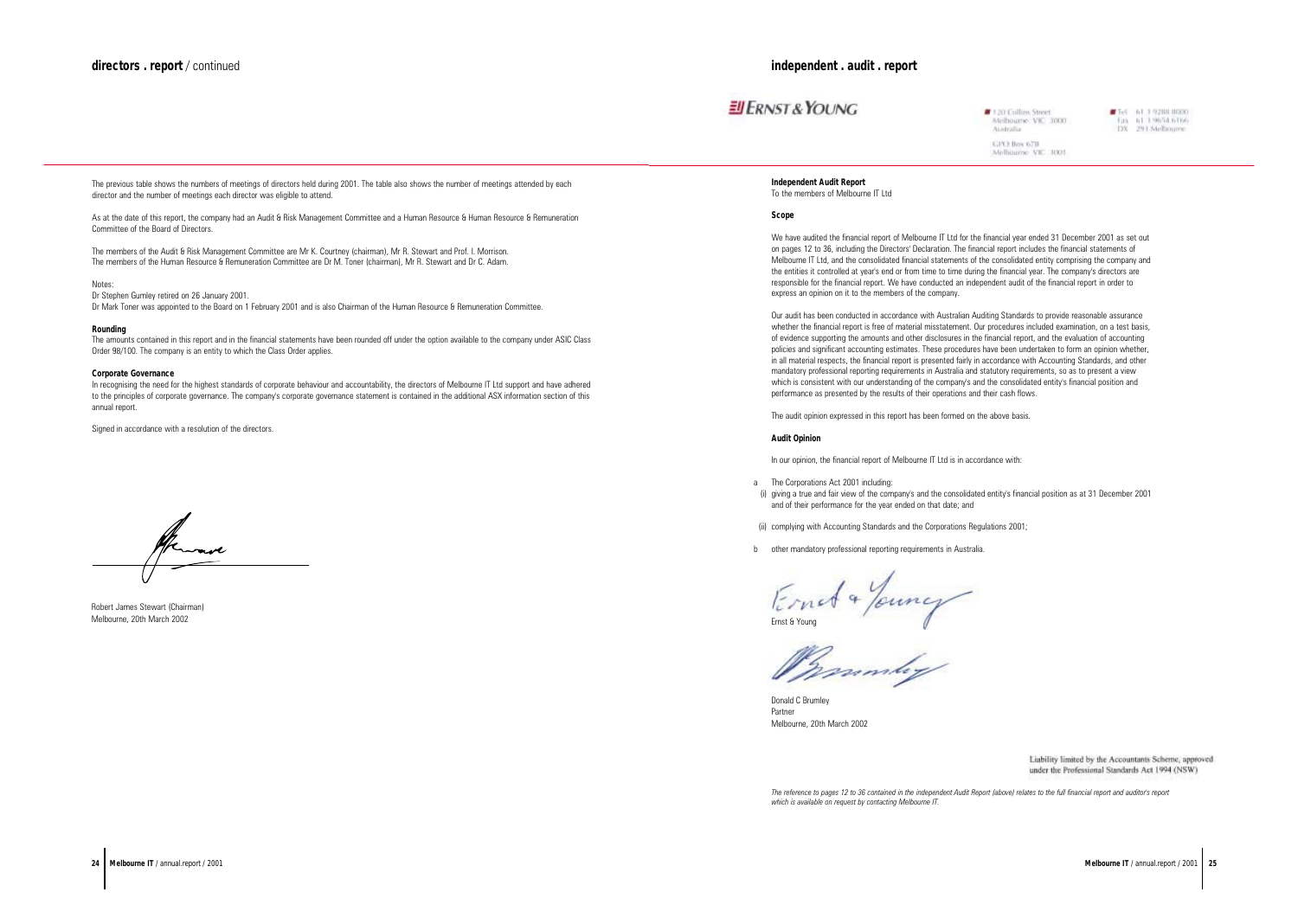<span id="page-13-0"></span>In accordance with a resolution of the directors of Melbourne IT Ltd, I state that:

**REVENUE FROM ORDINARY ACTIVITIES**

Depreciation and amortisation expenses Salaries and employee benefits expenses Other expenses from ordinary activities

## **PROFIT FROM ORDINARY ACTIVITIES**

Income Tax Expense Relating to Ordinary Activities

**NET PROFIT ATTRIBUTABLE TO MEMBERS OF MELBOURNE IT LTD**

Basic earnings per share (cents per share) Diluted earnings per share (cents per share)

|              |           | <b>Consolidated</b> |        | <b>Melbourne IT</b> |  |
|--------------|-----------|---------------------|--------|---------------------|--|
| <b>Notes</b> | 2001      | 2000                | 2001   | 2000                |  |
|              | \$000s    | \$000s              | \$000s | \$000s              |  |
|              |           |                     |        |                     |  |
| 2            | 51,272    | 44,462              | 48,212 | 43,676              |  |
| 3            | 1,913     | 1,133               | 1,583  | 955                 |  |
|              | 13,994    | 13,863              | 12,076 | 13,210              |  |
|              | 30,537    | 27,126              | 30,555 | 27,191              |  |
|              |           |                     |        |                     |  |
|              | 4,828     | 2,340               | 3,998  | 2,320               |  |
| 4            | 1,775     | 859                 | 1,358  | 853                 |  |
|              |           |                     |        |                     |  |
|              | 3,053     | 1,481               | 2,640  | 1,467               |  |
|              |           |                     |        |                     |  |
|              |           |                     |        |                     |  |
|              | 6.1 cents |                     |        |                     |  |
|              | 6.1 cents |                     |        |                     |  |
|              |           |                     |        |                     |  |

- 1 In the opinion of the directors:
- a the financial statements and notes of the company and of the consolidated entity are in accordance with the Corporations Act and Corporations Regulations 2001, including:
- i i giving a true and fair view of the company's and the consolidated entity's financial position as at 31 December 2001 and of their performance for the year ended on that date; and
- ii complying with Accounting Standards and Corporations Regulations; and
- b there are reasonable grounds to believe that the company will be able to pay its debts as and when they become due and payable.

Robert James Stewart (Chairman) Melbourne, 20th March 2002

On behalf of the Board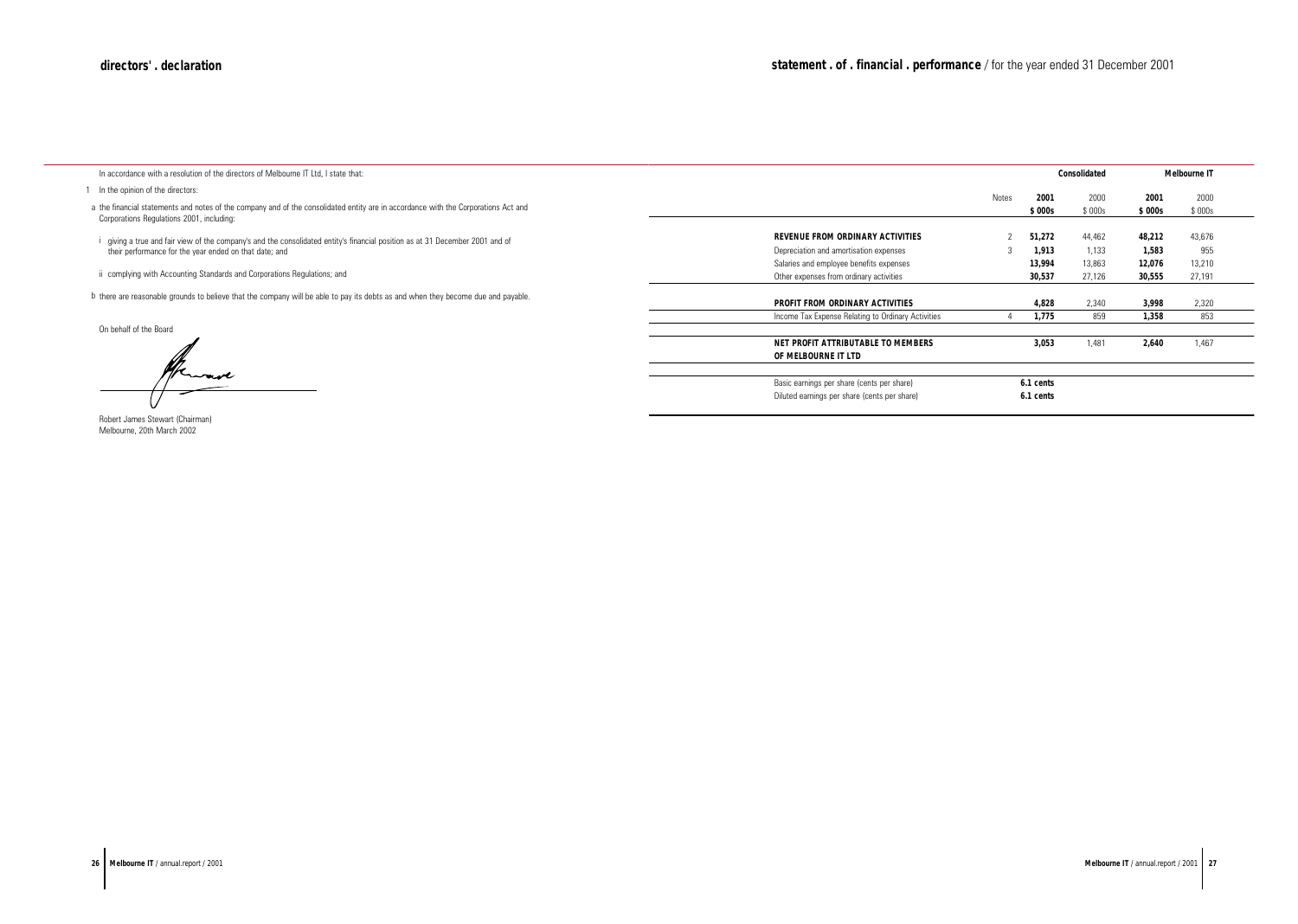|                                      | <b>Consolidated</b> |                | <b>Melbourne IT</b> |             |          |                                                                                                      |              |             |                | Consolidated |                | <b>Melbourne IT</b> |
|--------------------------------------|---------------------|----------------|---------------------|-------------|----------|------------------------------------------------------------------------------------------------------|--------------|-------------|----------------|--------------|----------------|---------------------|
|                                      | Notes               | 2001           | 2000                | 2001        | 2000     |                                                                                                      | <b>Notes</b> | 2001        | 2000           | 2001         | 2000           |                     |
|                                      |                     | \$000s         | \$000s              | \$ 000s     | \$000s   |                                                                                                      |              | \$ 000s     | \$000s         | \$ 000s      | \$000s         |                     |
| <b>CURRENT ASSETS</b>                |                     |                |                     |             |          | <b>CASH FLOWS FROM OPERATING ACTIVITIES</b>                                                          |              |             |                |              |                |                     |
| Cash assets                          |                     | 15,976         | 14,982              | 14,877      | 14,823   | Receipt of service revenue and recoveries                                                            |              | 46,959      | 53,186         | 43,745       | 52,697         |                     |
| Receivables                          |                     | 4,707          | 3,443               | 4,570       | 3,146    | Payments to suppliers and employees                                                                  |              | (41, 134)   | (41, 769)      | (35, 760)    | (41, 436)      |                     |
| Other financial assets               |                     | $\mathbf 0$    | $\overline{0}$      | 1,206       | 1,122    | Interest received                                                                                    |              | 595         | 806            | 595          | 806            |                     |
| Other                                | $\mathsf{R}$        | 7,072          | 6,315               | 7,033       | 6,287    | Grant received                                                                                       |              | 200         | 27             | 200          | 27             |                     |
| <b>TOTAL CURRENT ASSETS</b>          |                     | 27,755         | 24,740              | 27,686      | 25,378   | Bank charges                                                                                         |              | (476)       | (427)          | (464)        | (425)          |                     |
|                                      |                     |                |                     |             |          | Income tax paid                                                                                      |              | (1, 853)    | (1, 183)       | (1, 853)     | (1, 183)       |                     |
| <b>NON-CURRENT ASSETS</b>            |                     |                |                     |             |          | Income tax refund - year 2000                                                                        |              | 197         | $\bigcap$      | 197          | $\overline{0}$ |                     |
| Other financial assets               | 9                   | 6,124          | 2,227               | 6,168       | 2,232    | NET CASH FLOWS FROM OPERATING ACTIVITIES                                                             | 20(a)        | 4,488       | 10,640         | 6,660        | 10,486         |                     |
| Property, plant and equipment        | 10                  | 3,401          | 4,559               | 2,618       | 3,615    |                                                                                                      |              |             |                |              |                |                     |
| Future Income Tax Benefit            | 11                  | 1,272          | 464                 | 1,279       | 464      | <b>CASH FLOWS FROM INVESTING ACTIVITIES</b>                                                          |              |             |                |              |                |                     |
| Other                                | 12                  | $\overline{7}$ | $\overline{0}$      | $\mathbf 0$ | $\Omega$ | Acquisition of property, plant and equipment                                                         |              | (294)       | (2,790)        | (126)        | (1,669)        |                     |
| <b>TOTAL NON-CURRENT ASSETS</b>      |                     | 10,804         | 7,250               | 10.065      | 6,311    | Proceeds from sales of property, plant and equipment                                                 |              | - 0         | 50             | 0            | 50             |                     |
| <b>TOTAL ASSETS</b>                  |                     | 38,559         | 31,990              | 37,751      | 31,689   | Investments                                                                                          |              | (3, 350)    | (2, 227)       | (3, 474)     | (3, 348)       |                     |
|                                      |                     |                |                     |             |          | NET CASH FLOWS FROM (USED IN) INVESTING ACTIVITIES                                                   |              | (3,644)     | (4, 967)       | (3,600)      | (4,967)        |                     |
| <b>CURRENT LIABILITES</b>            |                     |                |                     |             |          |                                                                                                      |              |             |                |              |                |                     |
| Payables                             | 13                  | 5,835          | 5,256               | 5,877       | 5,051    | CASH FLOWS FROM FINANCING ACTIVITIES                                                                 |              | $\mathbf 0$ | $\overline{0}$ | $\mathbf 0$  | $\Omega$       |                     |
| Provisions                           | 14                  | 2,321          | 816                 | 2,296       | 816      | NET INCREASE IN CASH HELD                                                                            |              | 844         | 5,673          | 3,060        | 5,519          |                     |
| <b>Tax liabilities</b>               | 15                  | 1,339          | 504                 | 940         | 422      | Add opening cash brought forward                                                                     |              | 14,982      | 9,309          | 14,824       | 9,309          |                     |
| Other                                | 16                  | 11,445         | 12,323              | 11,445      | 12,323   | Effect of exchange rate changes on balances of cash held                                             |              | 150         | $\overline{0}$ | (3,007)      | (4)            |                     |
| <b>TOTAL CURRENT LIABILITIES</b>     |                     | 20,940         | 18.899              | 20.558      | 18,612   | in foreign currency                                                                                  |              |             |                |              |                |                     |
|                                      |                     |                |                     |             |          |                                                                                                      |              |             |                |              |                |                     |
| <b>NON-CURRENT LIABILITES</b>        |                     |                |                     |             |          | <b>CLOSING CASH CARRIED FORWARD</b>                                                                  | 20(b)        | 15,976      | 14,982         | 14,877       | 14,824         |                     |
| Provisions                           | 17                  | 55             | 29                  | 55          | 29       | The accompanying notes form part of and are to be read in conjunction with the financial statements. |              |             |                |              |                |                     |
| Other                                | 18                  | 5,717          | 4,268               | 5,717       | 4,268    |                                                                                                      |              |             |                |              |                |                     |
| <b>TOTAL NON-CURRENT LIABILITIES</b> |                     | 5,772          | 4.297               | 5,772       | 4,297    |                                                                                                      |              |             |                |              |                |                     |
| <b>TOTAL LIABILITIES</b>             |                     | 26,712         | 23,196              | 26,330      | 22,909   |                                                                                                      |              |             |                |              |                |                     |
| <b>NET ASSETS</b>                    |                     | 11,847         | 8,794               | 11,421      | 8,780    |                                                                                                      |              |             |                |              |                |                     |
|                                      |                     |                |                     |             |          |                                                                                                      |              |             |                |              |                |                     |
| <b>SHAREHOLDERS' EQUITY</b>          |                     |                |                     |             |          |                                                                                                      |              |             |                |              |                |                     |
| Contributed equity                   | 19                  | 6,813          | 6,813               | 6,813       | 6,813    |                                                                                                      |              |             |                |              |                |                     |
| Retained earnings                    |                     | 5,034          | 1,981               | 4,608       | 1,967    |                                                                                                      |              |             |                |              |                |                     |
|                                      |                     |                |                     |             |          |                                                                                                      |              |             |                |              |                |                     |
| <b>TOTAL SHAREHOLDERS' EQUITY</b>    |                     | 11,847         | 8,794               | 11,421      | 8,780    |                                                                                                      |              |             |                |              |                |                     |
|                                      |                     |                |                     |             |          |                                                                                                      |              |             |                |              |                |                     |

The accompanying notes form part of and are to be read in conjunction with the financial statements.